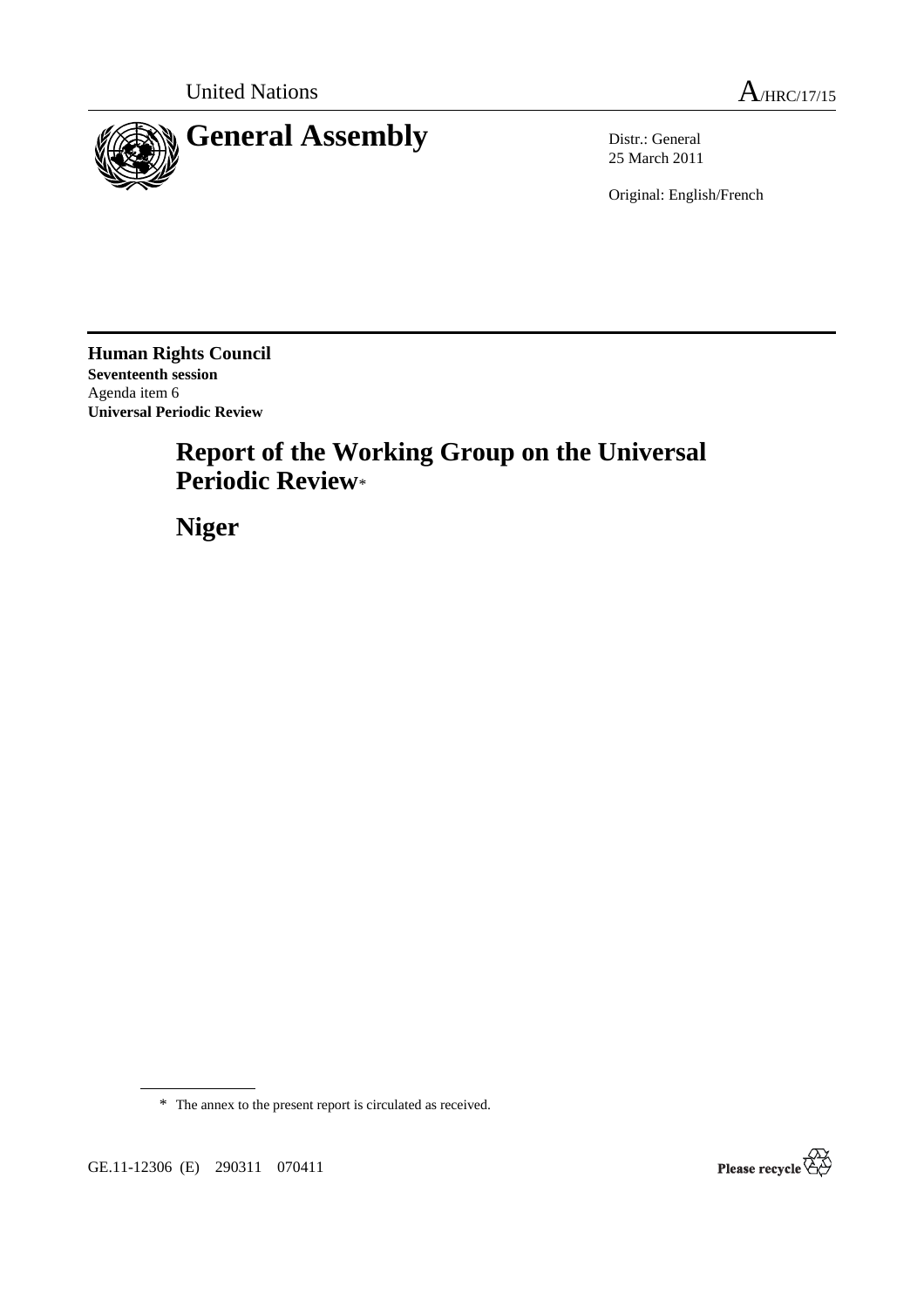# Contents

|       |    | Paragraphs | Page          |
|-------|----|------------|---------------|
|       |    | $1 - 4$    | 3             |
| L.    |    | $5 - 80$   | 3             |
|       | A. | $5 - 23$   | $\mathcal{F}$ |
|       | В. | $24 - 75$  | 5             |
| H.    |    | 76–81      | 11            |
| Annex |    |            |               |
|       |    |            | 20            |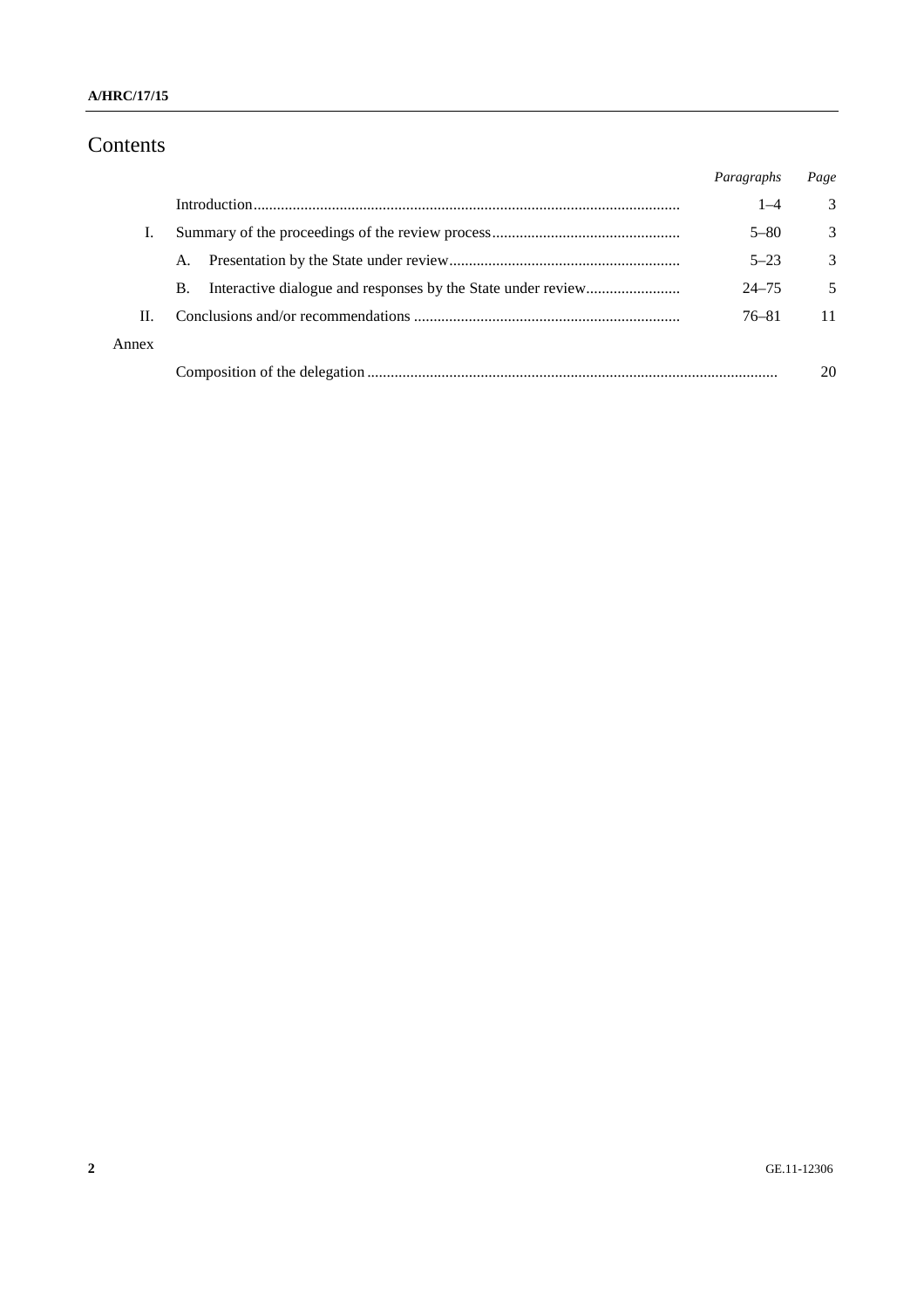# **Introduction**

1. The Working Group on the Universal Periodic Review (UPR), established in accordance with Human Rights Council resolution 5/1 of 18 June 2007, held its tenth session from 24 January to 4 February 2011. The review of Niger was held at the 13th meeting on 1 February 2011. The delegation of Niger was headed by Abdoulaye Djibo, Minister of Justice and Human Rights, Keeper of the Seals. At its 17th meeting, held on 4 February 2011, the Working Group adopted the report on Niger.

2. On 21 June 2010, the Human Rights Council selected the following group of rapporteurs (troika) to facilitate the review of Niger: Angola, Russian Federation and Saudi Arabia.

3. In accordance with paragraph 15 of the annex to resolution 5/1, the following documents were issued for the review of Niger:

 (a) A national report submitted/written presentation made in accordance with paragraph 15 (a) (A/HRC/WG.6/10/NER/1 and Corr.1);

A compilation prepared by the Office of the High Commissioner for Human Rights (OHCHR) in accordance with paragraph 15 (b) (A/HRC/WG.6/10/NER/2);

 (c) A summary prepared by OHCHR in accordance with paragraph 15 (c) (A/HRC/WG.6/10/NER/3).

4. A list of questions prepared in advance by Belgium, Denmark, Finland, France, Germany, Latvia, the Netherlands, Slovenia, Sweden, Switzerland and the United Kingdom of Great Britain and Northern Ireland was transmitted to Niger through the troika. These questions are available on the extranet of the UPR.

## **I. Summary of the proceedings of the review process**

#### **A. Presentation by the State under review**

5. Abdoulaye Djibo, Minister of Justice and Human Rights, Keeper of the Seals, said that since the establishment of the Supreme Council for the Restoration of Democracy on 18 February 2010, Niger's supreme authorities had been endeavouring to meet the three basic commitments made to the Nigerian people: restoration of democracy, reform of public finances and national reconciliation.

6. The first commitment was being met by adhering to the electoral timetable: holding of a constitutional referendum on 31 October 2010; adoption of a new Constitution; regional and municipal elections on 10 and 11 January 2011; and, since 31 January 2011, first round of the presidential and legislative elections. Action with regard to the other two commitments depended on the commissions set up to that end.

7. The Universal Periodic Review process had been conducted in a participatory and inclusive fashion and the national report was divided into seven chapters some of which had been drawn up by the delegation.

8. Niger placed a human-rights based approach at the centre of all its political strategies and development projects and programmes, and it was supported in that process by civil society organizations and its development partners.

9. Niger had ratified most of the basic international human rights instruments and, in so doing, the State had agreed to respect the obligations arising from them and to give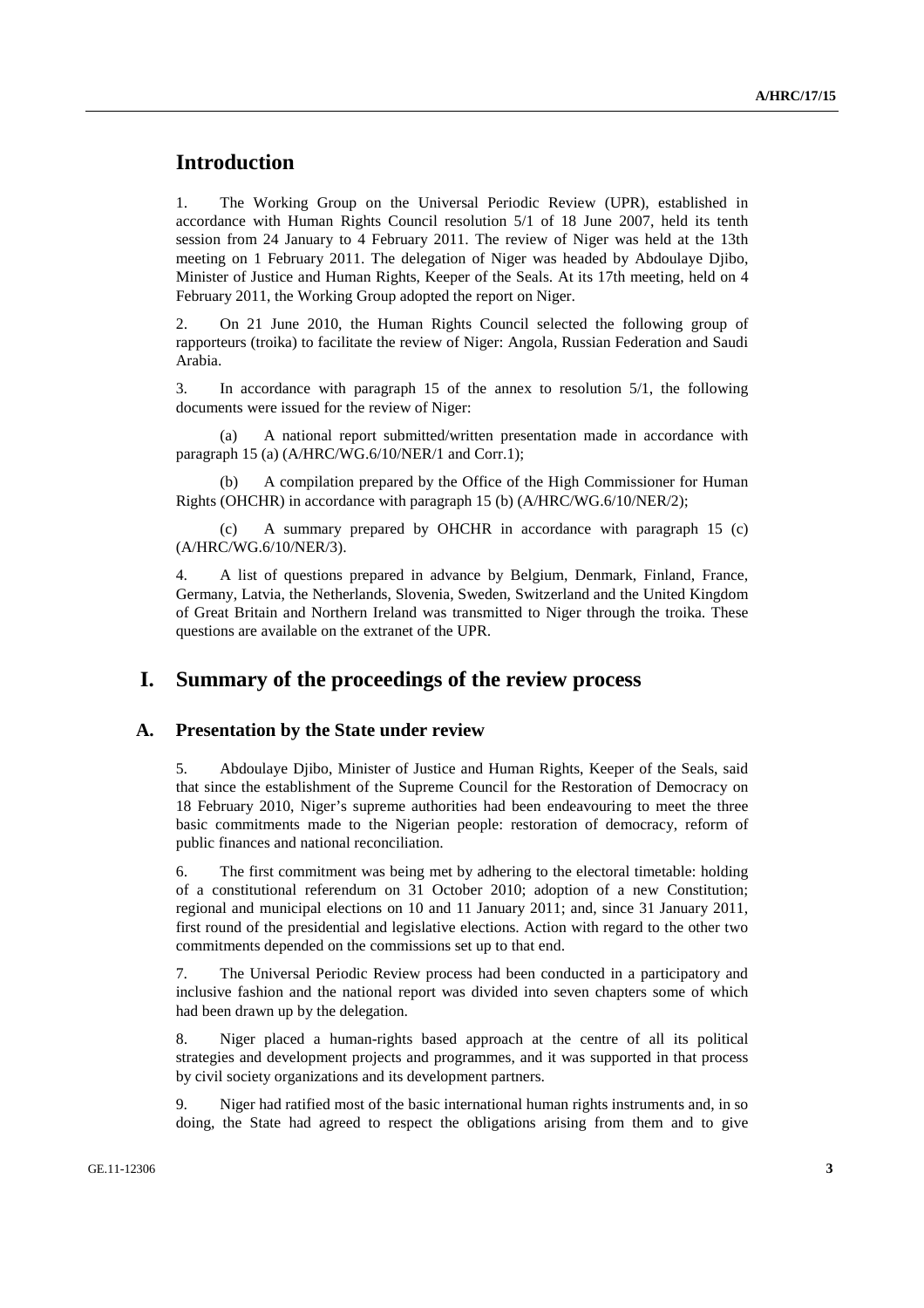practical expression to its commitment in domestic law. Niger was developing strategies for approval of the Optional Protocol to the Convention against Torture and Other Cruel, Inhuman or Degrading Treatment or Punishment and the Second Optional Protocol to the International Covenant on Civil and Political Rights, aiming at the abolition of the death penalty. Moreover, it had just begun the process of ratifying the African Charter on Democracy, Elections and Governance.

10. The Constitution of Niger proclaimed the country's commitment to the values of pluralistic democracy and human rights as defined by the international and regional instruments mentioned above. The Constitution also guaranteed human rights, including the right to life, security of the person and privacy.

11. The representative of Niger said that those rights were also subject to specific laws, relating in particular to possible restrictions of those rights which might justify recourse to certain measures. Nevertheless, following the re-establishment of peace and stability in the country, the current authorities had set up a High Authority for National Reconciliation and the Consolidation of Peace.

12. The Constitution also guaranteed freedom of religion, expression and association, and exercise of those rights was governed by various laws and regulations. The right to information was guaranteed by law. The Transition Authorities had adopted a charter on access to public information and an order decriminalizing press offences, and the High Commissariat for Computer Science and New Information and Communication Technologies had been established.

13. Participation in public and political life was guaranteed under the Constitution subject to laws governing the conditions under which it was exercised. Access to justice was open and free of charge. Niger was endeavouring, in cooperation with its technical and financial partners, to make that access effective and to bring the courts closer to citizens by reducing litigation costs and improving the legal framework and the judicial system.

14. In the field of education, Niger had made great sacrifices in order to increase the enrolment rate at different levels of instruction. A ten-year educational development programme had been implemented to achieve Millennium Development Goal No. 2 and was demonstrating increasingly good results. The right had been enshrined in the Constitution, but the effectiveness of the commitments mentioned above was undermined by sociocultural constraints, inadequate financial resources, a weak infrastructure and a lack of qualified teaching personnel.

15. Niger had ratified 36 International Labour Organization (ILO) conventions, including the 8 basic conventions, and had endorsed the ILO decent work country programmes. Freedom of association was also guaranteed in Niger, which had some 10 trade union federations and 2 employers' organizations. Niger had adopted a national employment policy framework document.

16. Niger had endorsed the health-related Millennium Development Goals. It had also adopted a health policy declaration, a health development plan and a road map for combating maternal and neonatal mortality.

17. In response to its repeated food crises, Niger had taken the innovative step of guaranteeing the right to food and access to potable water in its Constitution. Its goal was to achieve an 80 per cent rate of access to potable water by 2015.

18. The representative of Niger also reviewed the many activities designed to implement the specific rights of women, children and the disabled. In respect of women, the representative mentioned the 2008 national policy on gender, the 1999 national social development policy, specific measures criminalizing some forms of violence against women (slavery, female genital mutilation, trafficking in persons) and free-of-charge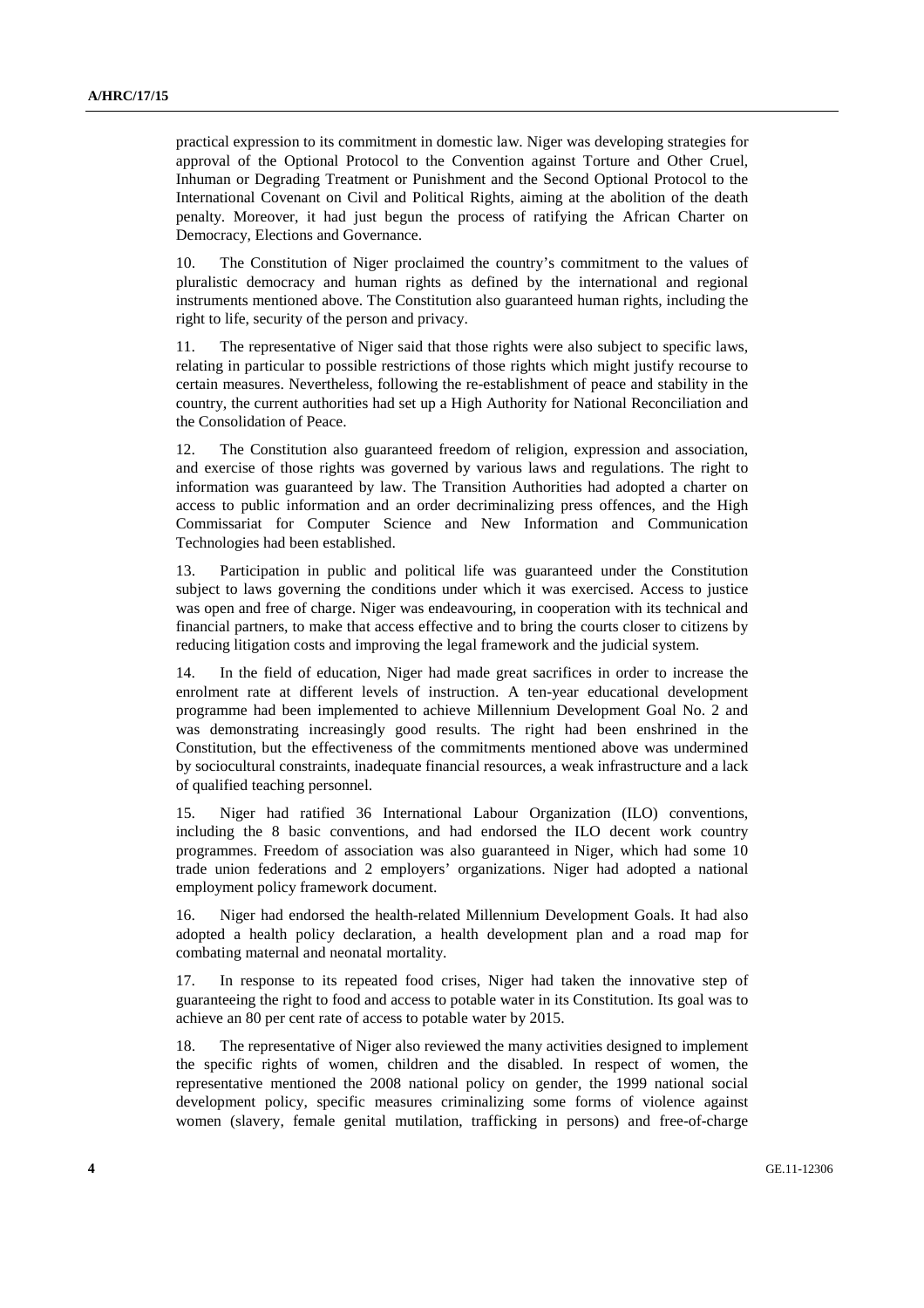services including Caesarean deliveries, cancer detection and care for women, prenatal care and family planning.

19. With regard to children, the representative drew attention to the law on civil status, in particular the provision on universal and free-of-charge registration at birth of children aged 0 to 15; laws relating to juvenile courts and the orientation of the Niger education system; the national child protection policy and the policy of free care for children aged 0 to 5. Other child protection measures had been integrated into the Criminal Code and in other specific texts.

20. Disabled persons were exempt from all hospital costs by virtue of legislative and regulatory provisions.

21. Niger had taken several measures to improve its citizens' living conditions, but their impact was dependent on the State's limited resources. Niger had many expectations. Its representative had focused solely on those relating to capacity-building for human rights stakeholders and to technical assistance, which was one way for Niger to achieve its objectives, namely, development and implementation of a human rights action plan, support for report preparation, and socio-political management of conflicts.

22. The head of the delegation thanked all Niger's bilateral and multilateral partners, which had always supported it in its efforts to consolidate the rule of law and promote good governance.

23. Niger remained aware of the scope of the problems it was facing, the obligations arising from its human rights commitments and the related expectations and difficulties. Niger called on the international community to support it in its determination to combat poverty and impunity and to carry out the reforms needed to consolidate the rule of law.

#### **B. Interactive dialogue and responses by the State under review**

24. During the interactive dialogue, 32 delegations made statements. A number of delegations welcomed the participative approach taken to the drafting of the national report and the comprehensiveness of the report, as well as the commitment shown by Niger to the universal periodic review mechanism. Recommendations made during the dialogue are to be found in section II of the present report.

25. Saudi Arabia noted that the National Observer for Human Rights operates in compliance with national legislation and international standards to which Niger is party. Saudi Arabia also noted that Niger has signed a significant number of international conventions and that its national report showed significant efforts in the field of education, in particular obligatory primary education. Additionally, Niger has stressed protection of children, preschool education, and education of girls to improve their situation. Niger has many projects on the dissemination of knowledge and information on human rights; some of which are in Arabic language. Saudi Arabia made recommendations.

26. Belgium deplored the fact that the current legislation in Niger retained the death penalty although it had not been applied since 1975. Belgium also expressed concerns at various types of discrimination against women and girls, in particular traditional practices, such as the *Wahaya* or female genital mutilation, which are widespread in the country in spite of their criminalization. Belgium made recommendations.

27. Canada welcomed the Transitional Government's engagement with human rights, emphasized by the decriminalization of press offences, respect for freedom of expression, association and assembly, and certain reforms of the Criminal Code. Canada expressed concern over Niger's food crisis that. It noted the Transitional Government has recognized the seriousness of the crisis and works together with the international community to find a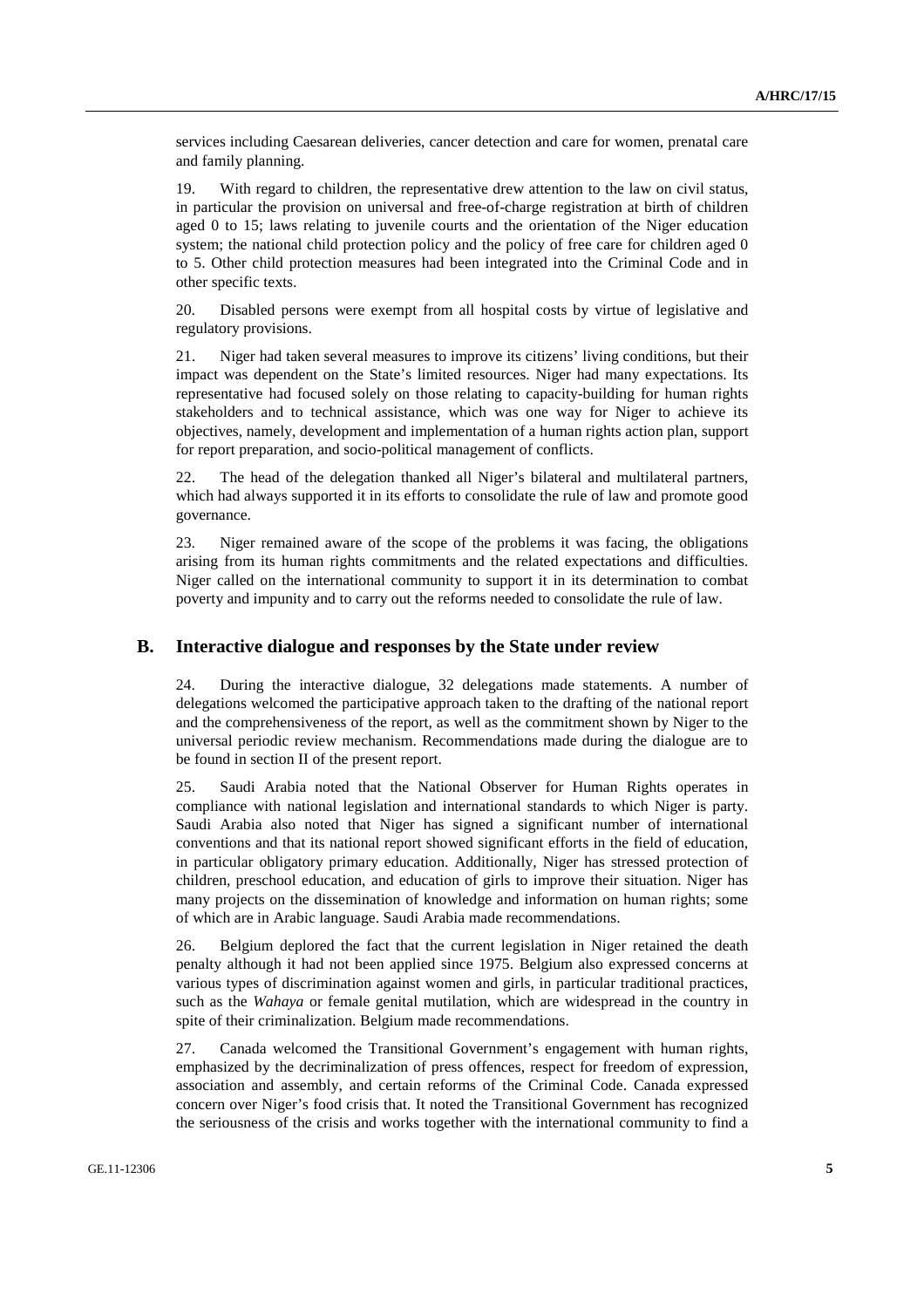solution. While hoping that the new Government, which will start its works in April 2011, will pursue efforts in favour of an increased protection of human rights and democracy, Canada noted the persistence of challenges such as impunity, gender equality, violence against women, and child trafficking and low level of literacy. Canada made recommendations.

28. Turkey supported Niger's efforts in re-establishing democracy and constitutional order and welcomed the timeline for transition to democracy. It welcomed the new Constitution and that the death penalty had not been applied since 1975 but encouraged Niger to take the necessary measures to abolish it. It welcomed women's education and participation and saluted Niger's Penal Code which severely punishes FGM, slavery and procurement of prostitution. It expressed concern that Niger suffered drought, famine and malnutrition and underlined the need for the international community's support. Turkey made a recommendation.

29. Slovenia commended Niger for the introduction of new provisions, in June 2010, into the Penal Code of 2003 abolishing FGM and asked the Government about concrete measures to put those new provisions in practice. It also asked whether the mentioned changes in the Penal Code include the elimination of the practice known as *Wahaya*, girls serving as concubines of wealthy or eminent persons, and what measures have been taken to eliminate this practice. Noting that Niger was party to most of the core universal human rights instruments, Slovenia asked Niger about the envisaged timeline for reporting to treaty bodies. Slovenia made recommendations.

30. France noted the de facto moratorium on executions put in place since 1976 but that Niger had not yet formally abolished capital punishment. France further noted that the national report did not address human rights training of law enforcement officials or provisions in order to punish possible human rights violations committed by them. While acknowledging the efforts made by Niger, France noted that women were still victims of discriminatory and harmful traditional practices. France made recommendations.

31. Brazil was encouraged by the improvement of access to education. It noted the role of school canteens in increasing the number of students in nomadic areas. It welcomed Niger's cooperation with OHCHR and that no special rapporteurs' visits were pending. Brazil expressed concern over gender-related crimes, including female genital mutilation and noted efforts to prevent this violence. It highlighted the human rights impact of transnational companies' operation and hoped Niger would follow up on the issue. It made recommendations.

32. Spain recognized the evolution of human rights protection in Niger and welcomed the new Constitution. It also welcomed the fact that the death penalty had not been applied since 1976. It made recommendations.

33. Cuba highlighted the fact that despite Niger's important natural resources, its population faces challenges aggravated by the global crisis and international plunder and exploitation, the principal causes of Niger's underdevelopment. It welcomed Niger's accelerated 2008–2012 development strategy, highlighting that education was free. Cuba also welcomed several programmes to improve access to health, which led to the improvement of various health indicators. It noted Niger's measures to fight food insecurity and improve access to drinking water. It made recommendations.

34. The United Kingdom of Great Britain and Northern Ireland asked whether the Government was considering extending an open invitation to the United Nations human rights special procedures. It appreciated the efforts made to implement peace agreements and democracy and welcomed the peaceful conclusion of the first round of elections. It also welcomed steps taken to improve the participation of women in political life and the revision of the Criminal Code so that FGM, slavery and rape are punishable by law. The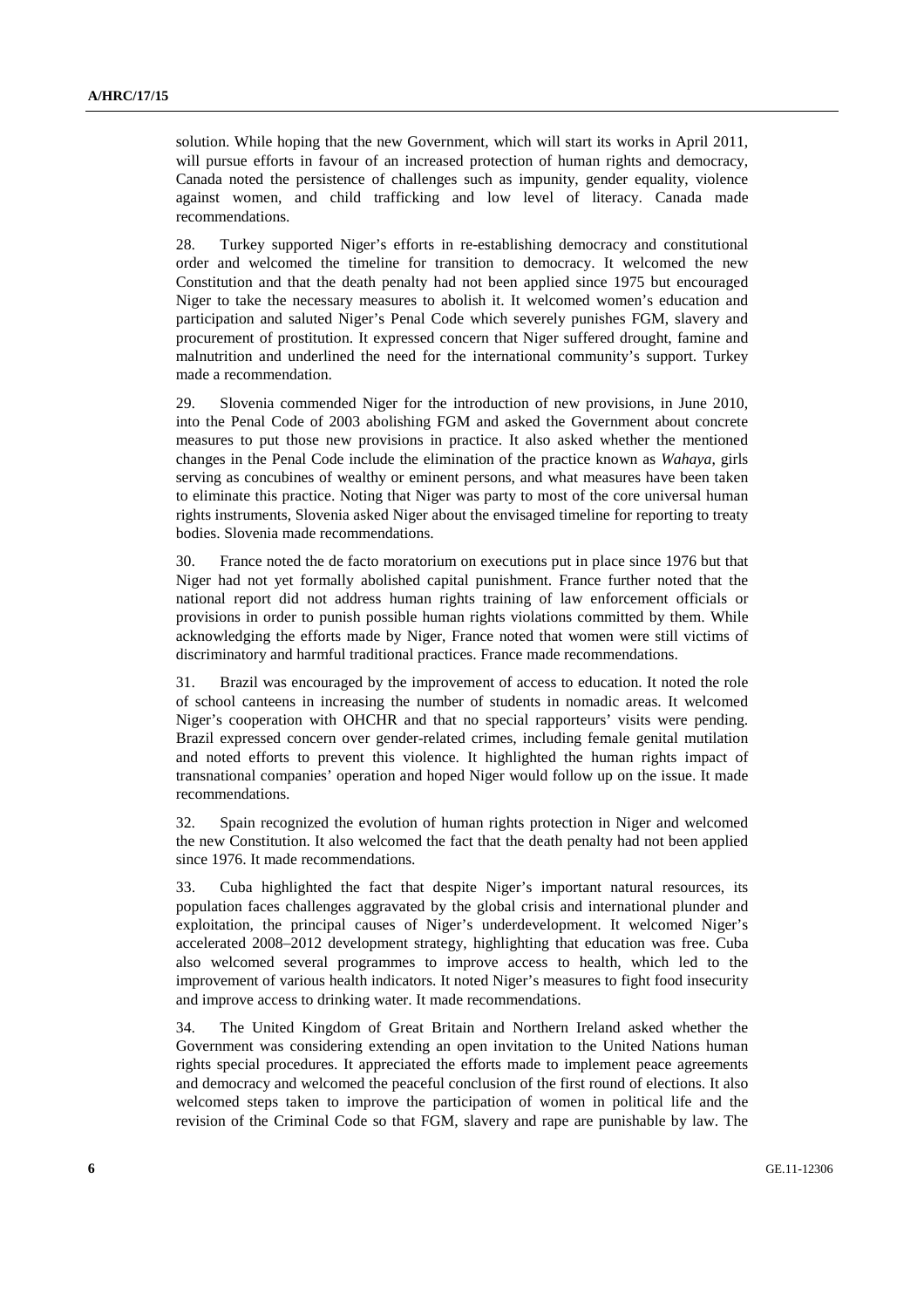United Kingdom stated that violence and customs such as forced marriage remain part of everyday life for many women. It made recommendations.

35. Norway took note of the political and institutional challenges facing Niger after February 2010. It encouraged Niger to take further measures to secure that the rights of women are protected. Norway made recommendations.

36. Germany asked Niger to provide figures on the number of trails opened and sentences passed on such offences as sexual harassment, FGM, slavery and rape. Germany also asked for information on the efforts undertaken or planned to increase the number of lawyers; and for an assessment on the coexistence of codified law and traditional law. Germany wished to know about steps taken to improve the working situation of women in all areas of the country, and not exclusively in the capital. Germany made recommendations.

37. Argentina inquired about measures to strengthen legislative, judicial and assistance mechanisms to combat sexual exploitation and sexual abuse and to punish these conducts. It asked about regulating the right to family providing for equal rights for men and women and about literacy for women and girls. It made recommendations.

38. While expressing appreciation for the effort made by Niger in the field of promotion and protection of human rights, Poland stated that, as indicated in the reports by the CEDAW, CRC and ILO Committees, issues of great importance remain to be addressed. Poland made recommendations.

39. Azerbaijan stated that technical assistance from the international community was important to improve existing capabilities in the sphere of human rights. While noting that Niger was party to the main international treaties, Azerbaijan highlighted that cooperation between Niger and special procedures mechanism was ongoing, as the Special Rapporteur on the right to food visited Niger twice. Azerbaijan commended the steps taken to decrease the national poverty rate and to tackle food scarcity and poverty. It also stated that Niger is on the path of achieving Millennium Development Goal 2 on providing universal primary education through the implementation of a 10-year educational development programme. Azerbaijan made recommendations.

40. Pakistan stated that poverty alleviation remains a major challenge for Niger, and noted the strategy prepared to accelerate development and reduce poverty (2008–2012) aimed at improving social indicators. Historical data reveal that Niger continues to confront shortfalls in domestic production of main crops, on average once every three years, leading to a food crisis. Pakistan was pleased to note that the Government had established the Food Crisis Unit and the Early Warning System Coordination Unit to assess food crisis risk in advance. Pakistan made recommendations.

41. Slovakia noted that institutions relevant to freedom of expression had not fulfilled their role. It welcomed the decriminalization of press offences. It noted CRC's concern over the limitations on civil-society organizations and about the fact that human rights activists face threats and ill-treatment. It noted CEDAW's concern over patriarchal ideologies. It was concerned that ILO had observed an archaic form of slavery in nomadic communities, where slave status was transmitted by birth in certain ethnic groups. It made recommendations.

42. Denmark noted Government's steps towards reintroducing democracy, but was worried about the prevailing culture of impunity, which is perpetuated by amnesties. Denmark welcomed the de facto moratorium on the death penalty, in effect since 1976, but it was disappointed by the refusal of the National Consultative Council to endorse a Transitional Government's proposal for the complete abolition of the death penalty. Denmark made recommendations.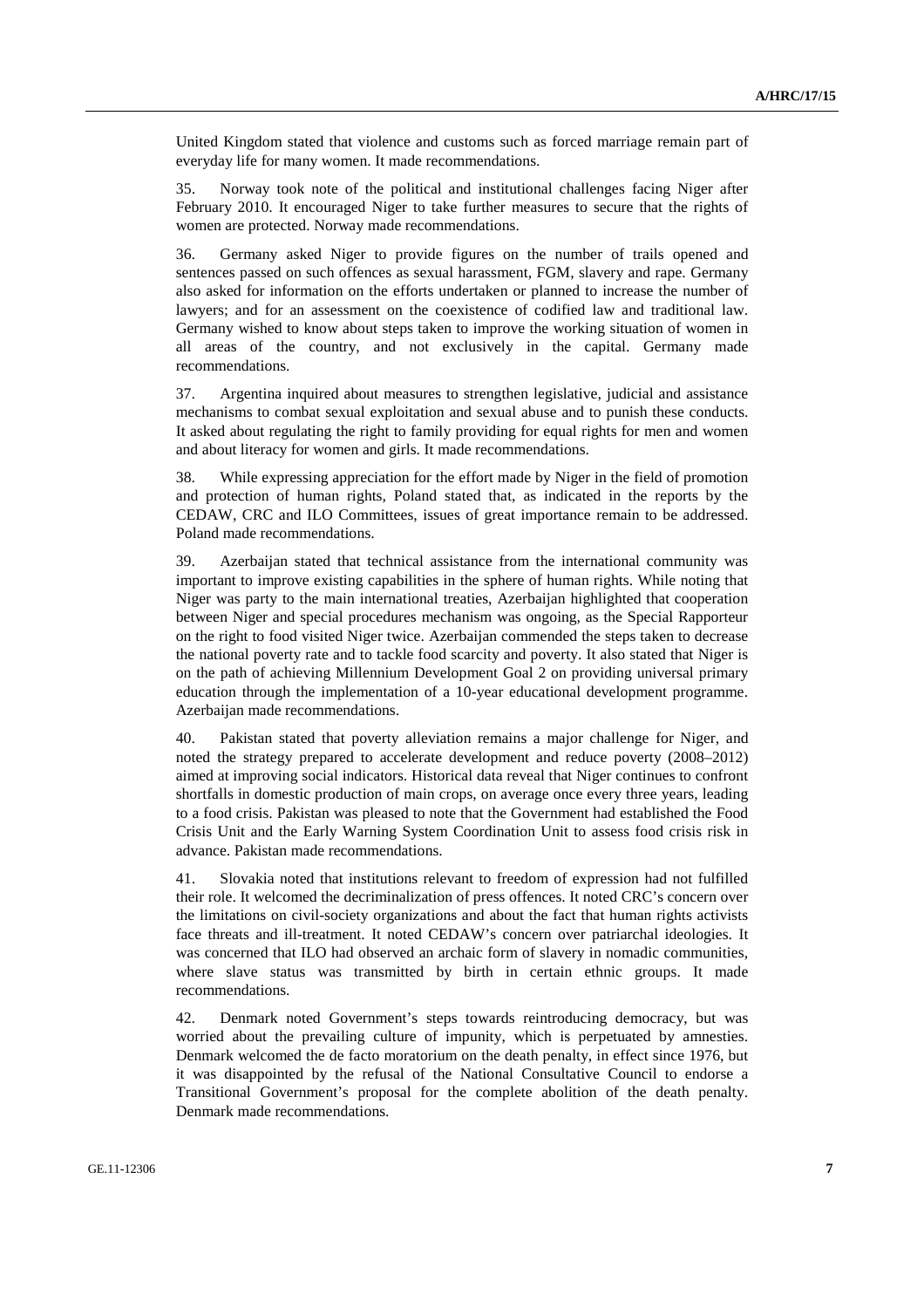43. Niger welcomed the delegations' questions and recommendations. With regard to the death penalty, the representative of Niger said that the country had a de facto moratorium on the death penalty. The National Consultative Council (CCN) had issued an unfavourable opinion on the existing draft order concerning the death penalty in the hope of launching a major public debate and gaining public support. A three-pronged strategy for the adoption of the reform had already been approved, as had a timetable under which the death penalty was to be abolished before the end of the transition period. Despite the Council's negative opinion, the process had been carried out in accordance with the timetable.

44. Niger had ratified the Convention against Torture and Other Cruel, Inhuman or Degrading Treatment or Punishment but not the Optional Protocol relating to it. The new Constitution prohibited torture and the Criminal Code provided for sanctions against perpetrators of acts of torture. There was consequently no obstacle to adopting a law criminalizing torture. The matter had been brought before a commission tasked with reform of civil and penal law, within the Ministry of Justice and Human Rights. Discussions would be held as a means of launching the process of ratifying the Optional Protocol.

45. With regard to acts of violence committed by the police, the Constitution of Niger guaranteed the right to life, health and physical integrity. The Criminal Code penalized intentional injury to individuals and crimes committed by public officials and dealt specifically with abuse of authority. Niger was striving to establish the rule of law, under which impunity would not be tolerated. Each time human rights violations had been reported to the authorities, an investigation had been conducted. A professional code of ethics for police was ready for adoption.

46. Citizens had open and guaranteed access to the justice system but the distances required to get to court and litigation costs had made such access difficult. Steps had been taken to implement a staff training plan and to establish courts throughout the country. A legal and judicial assistance mechanism for vulnerable groups had been piloted with success. Draft legislation to that end had been drawn up for adoption.

47. An inter-ministerial committee had been set up to deal with delays in submitting reports to treaty bodies. Three reports should be submitted in the near future.

48. As for efforts to combat the practice of female genital mutilation (FGM), a law criminalizing that practice had been adopted in 2003. The State and non-governmental organizations, principally the Nigerian Committee on Harmful Traditional Practices (CONIPRAT), had implemented programmes to combat such practices, and CONIPRAT had also conducted awareness-raising and training activities. Those efforts, which had helped to reduce the prevalence of FGM, were part of efforts to reach the goal of "FGM zero tolerance" by 2015.

49. A national ethics committee had been set up in anticipation of the adoption of the personal status code and the holding of a national popular consultation. A national validation workshop would be held with a view to adoption of the code. With the adoption of the code, Niger's reservations with regard to the Convention on the Elimination of All Forms of Discrimination against Women would become obsolete. Once adopted, the code would regulate inheritance, divorce, repudiation, polygamy, early and forced marriage and violence against women and girls.

50. In 2008 the Government had adopted a national gender policy with four strategic action lines, which included reinforcing the effective application of the rights of women and young girls, combating gender-based violence and ensuring equitable participation of men and women in the administration of power. Specific steps had been taken by the Government, backed by its technical and financial partners and non-governmental organizations, to combat violence against women. Those steps had included the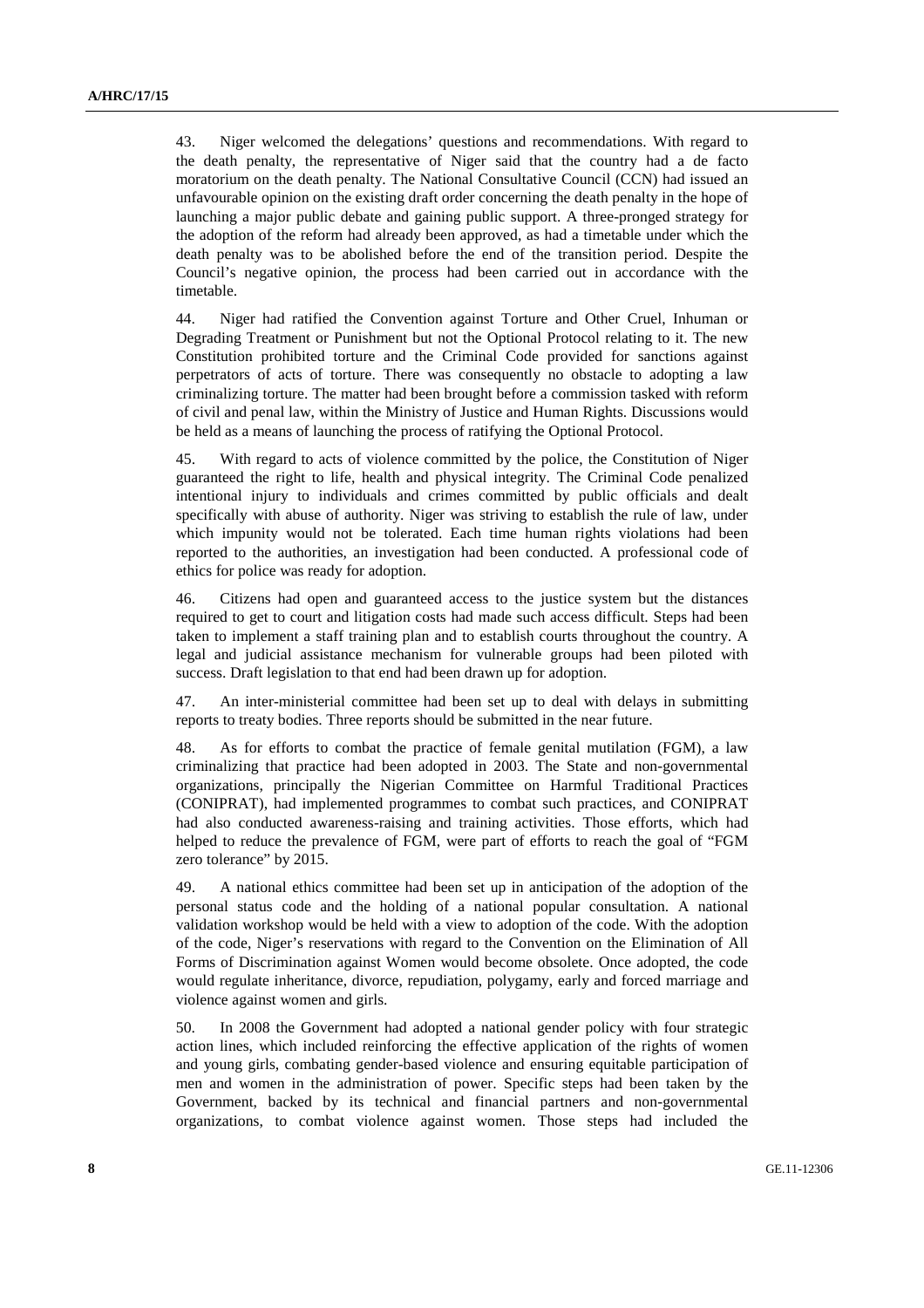development of a coordination framework for the stakeholders involved and the establishment of legal clinics. An annual 16-day campaign against such violence had also been conducted.

51. In its efforts to implement the Convention on the Rights of the Child, in addition to setting up an appropriate legal framework for the purpose of combating all forms of child exploitation, the Government had instituted several other measures. It had, in particular, set up a national child protection office, implemented a national action plan for child survival, protection and development (2006–2010) and finalized the draft children's code.

52. Niger had always cooperated with special procedures mandate holders. It had sent invitations to some of them and was open to the idea of inspections by other United Nations bodies. It was committed to inviting special rapporteurs each time the need arose.

53. In 1985, Niger had ratified the 1961 Convention on the Reduction of Statelessness.

54. Niger had a legal and institutional framework that guaranteed freedom of the press, which was also enshrined in the new Constitution. Laws relating to press offences had been repealed. A communication observatory and a fund to assist privately-supported media had been set up. In addition, a charter on access to public information had been adopted.

55. The practice of *Wahaya* persisted because marriage was principally governed by customary law. Adoption of a family code would make it possible to eliminate that practice. Niger had adopted a law on quotas, under which administrative offices were obliged to appoint a fixed number of women or risk legal proceedings. An evaluation would be conducted soon.

56. In 2007, Niger had adopted a national literacy and non-formal education policy aimed at raising the literacy rate in rural areas and among women. The 1998 Education Act guaranteed education for girls aged 4 to 18 despite the disparities between regions and between boys and girls. There was currently a national office for the promotion of young girls' education.

57. The United States of America commended measures taken to improve human rights despite enormous challenges. It welcomed the alignment of national legislation with international obligations but noted it had not ensured that all Niger's residents enjoyed fundamental freedoms. It expressed concern over trafficking in persons and asked about the status ordinance No. 2010-86 in this regard. It noted Niger's efforts for labour code reform and asked about legislation to combat child labour. It made recommendations.

58. Malaysia appreciated Niger's candid recognition of the various political and institutional challenges faced by the Government in its effort to improve the social development and to promote and protect human rights. It was convinced that with strong commitment, persistent efforts and continuous constructive engagement with the international community, Niger will be able to make progress in many areas that will contribute to the overall improvement of the standard of living of the people in the country. Malaysia made recommendations.

59. Switzerland congratulated Niger for its progress in human rights promotion and protection despite its political and institutional upheavals. Switzerland noted that Niger continued to sentence offenders to death, although the last execution was carried out in 1976. Switzerland was concerned at confirmed excessive use of force, torture and extrajudicial executions and referred to the rights of the child. Switzerland made recommendations.

60. Australia welcomed progress made by the Transitional Government in returning Niger to democracy. It noted that, in spite of a de facto moratorium, the death penalty remains in Niger's law and that death sentences continue to be imposed by courts. Australia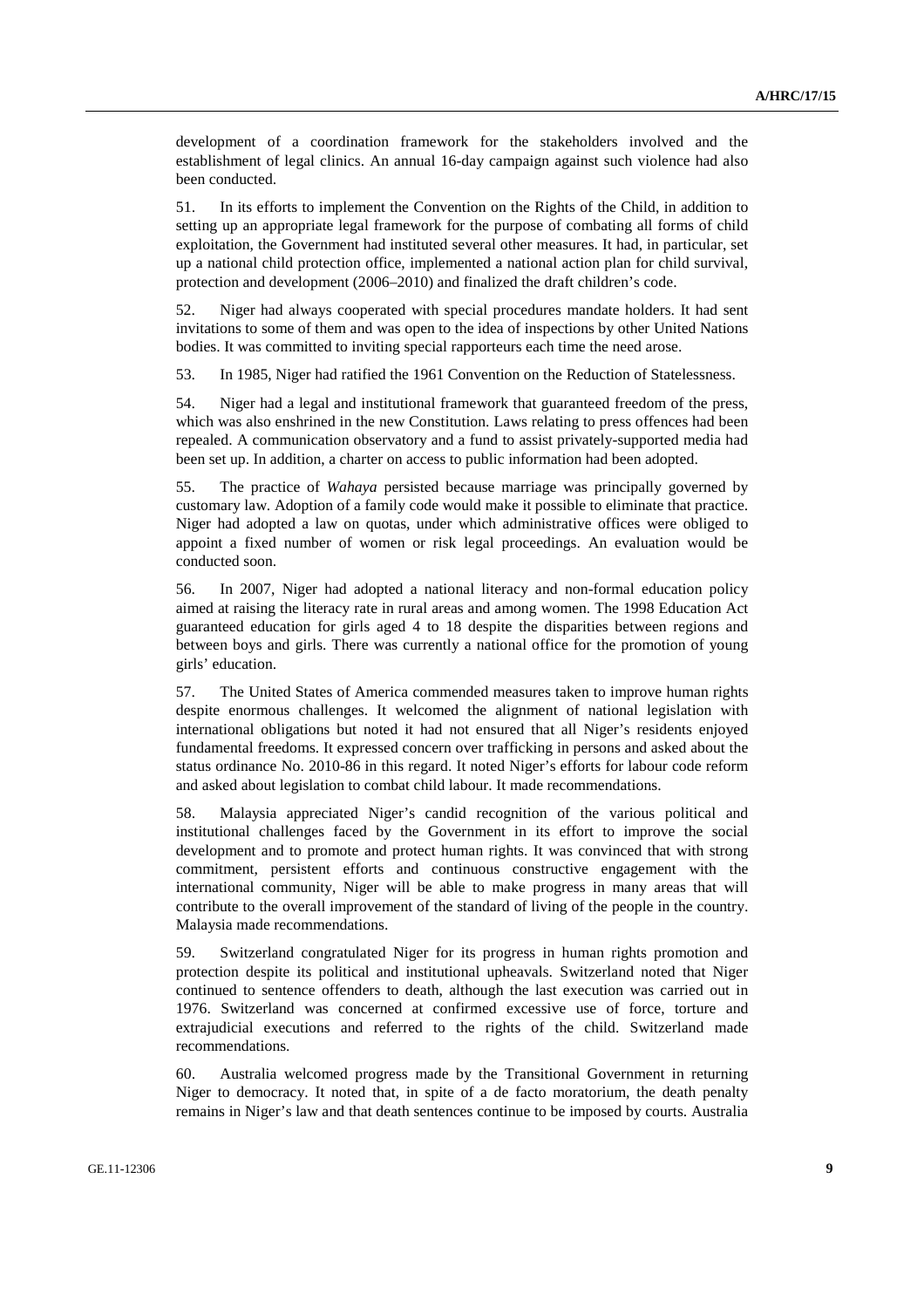was concerned by continuing reports of violence against women and children including forced and early marriage, FGM, sexual abuse and exploitation, child trafficking and the phenomenon of child soldiers. Australia made recommendations.

61. Ecuador welcomed Niger's commitment to the UPR particularly the inter-ministerial Committee and national consultation carried out. It recognized the importance of financial and technical assistance on the part of United Nations. It hoped for the reestablishment of democracy and made recommendations.

62. Chile noted Niger had achieved important progress in spite of institutional and political upsets. It welcomed the creation of the Ministry for Women, the poverty reduction strategy, reforms to the Criminal Code, which abolished female genital mutilation, and advances in education for girls. It noted challenges in food security, access to drinking water and health. It made recommendations.

63. China noted that Niger ratified several international and regional human rights treaties and adopted many concrete measures to increase and promote agriculture production, improve medical care, enhance school enrolment of children and employment of youth. China understood that Niger, as a developing country, in developing its economy and promoting human rights, was indeed facing special difficulties and challenges. China called upon the international community to continue to provide necessary financial and technical assistance to Niger.

64. Luxembourg expressed concerns at the situation related to growing malnutrition and hunger, as it particularly affected children. Luxembourg inquired on measures taken by Niger to address this issue. Luxembourg was particularly concerned at the situation of women in rural areas relating to access to basic services. Luxembourg was concerned by slavery practices. Luxembourg wished to resume its cooperation with Niger once rule of law will be restored. Luxembourg made recommendations.

65. Sweden closely followed Niger's reform process and stressed that the transition to civilian rule should continue in a free and transparent way. It expressed concern over restrictions to freedom of expression and assembly. It noted that journalists, human rights defenders and activists have been harassed and arrested and demonstrations have been repressed. It noted Niger maintains the death penalty and expressed concern over widespread impunity, including for security forces. It made recommendations.

66. Latvia thanked the delegation of Niger for the comprehensive presentation of its national report and its constructive engagement in the UPR process. Latvia made one recommendation.

67. Thailand commended Niger for significant progress in protecting human rights despite development challenges and constraints. It welcomed that Niger was party to virtually all international human rights instruments and its efforts to ensure access to health care for vulnerable groups. It noted with concern violence against and exploitation of vulnerable groups. Thailand expressed its readiness to share with Niger its best practices and provide technical assistance, for example in prison administration and in assisting people with disabilities. It made recommendations.

68. Indonesia welcomed the fact that the Transitional Government would soon be holding legislative and presidential elections and commended the building of human rights infrastructure, raising awareness and trainings in human rights for, inter alia, armed and security forces, and prison personnel. In this connection, Indonesia noted the current effort taking place under the guidance of the National Observatory for Human Rights. Indonesia noted that the national report honestly admits Niger's shortcomings and the current lack of normative legislation to support the development and implementation of the human rights programme. Indonesia made recommendations.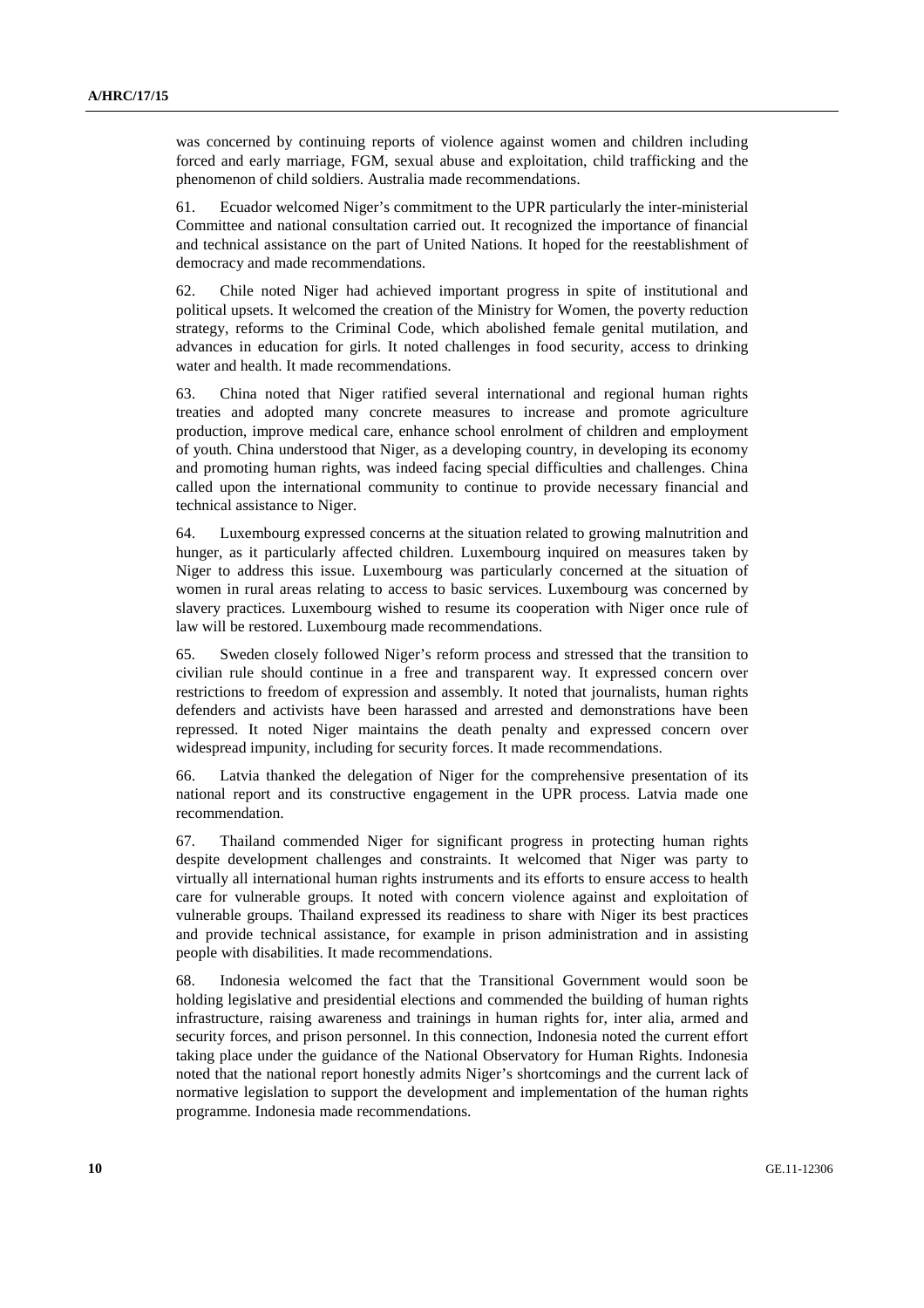69. Italy welcomed that Niger has signed and ratified the majority of universal and regional human rights instruments and welcomed the fact that civil society was progressively more mobilized on human rights issues. It noted that the condition of women and children needed improvements and was concerned over human trafficking. It made recommendations.

70. The Central African Republic expressed its support for Niger and congratulated it for its efforts. It encouraged Niger in the different reforms undertaken as well as the measures taken to improve the living conditions of the people of Niger. It asked for the support of the international community to accompany Niger in this dynamic and so that its initiatives could achieve the desired results.

71. The representative of Niger said that the country had promulgated in December 2010 an order concerning the combat against trafficking in persons, which penalized trafficking, slavery and related practices. Implementing legislation would be adopted and institutional structures set up.

72. With regard to the combat against food insecurity, the representative had referred to numerous measures, including the setting up of a national mechanism for the prevention and management of food crises, the recent establishment of a high authority for food security and an agricultural bank, the construction of the Kandadji dam and the guarantee of the right to food under the Constitution. A policy document on nutrition had also been drawn up for the period 2007 to 2015.

73. With regard to child labour, Niger had pledged to promote a national policy to combat child labour, to improve child labour regulation and to raise the minimum working age progressively. A unit to combat child labour had been set up to that end as had a national steering committee to combat child labour. A draft national action plan to combat the worst forms of child labour, for the period 2011 to 2015, would be adopted shortly.

74. By law, the Transition Authorities could not take part in elections. An open-ended consultative council, serving as a transition parliament, had drawn up the election schedule, which had been approved by an independent national electoral commission. Participation in the referendum on the adoption of the Constitution had been high. Local elections had been conducted in a transparent manner, and the presidential and legislative elections had begun calmly on 31 January 2011. The task of ensuring that the elections were carried out properly had been entrusted to the judiciary. Freedom of the press had been guaranteed in order to put a stop to previous practices.

75. A total of 48 women who had had excision performed on their daughters had been fined and given a suspended prison sentence in January 2010. Another trial had taken place in January 2011 for similar acts and that judgement was pending.

# **II. Conclusions and/or recommendations**

76. **The recommendations formulated during the interactive dialogue listed below have been examined by Niger and enjoy the support of Niger:** 

76.1 **Ratify the Optional Protocol to the Convention against Torture and Other Cruel, Inhuman, or Degrading Treatment or Punishment (Denmark);** 

76.2 **Ratify the 1954 Convention relating to the Status of Stateless Persons (Slovakia);** 

76.3 **In light of the current lack of normative legislation to support the consistent development and implementation of the country's human rights**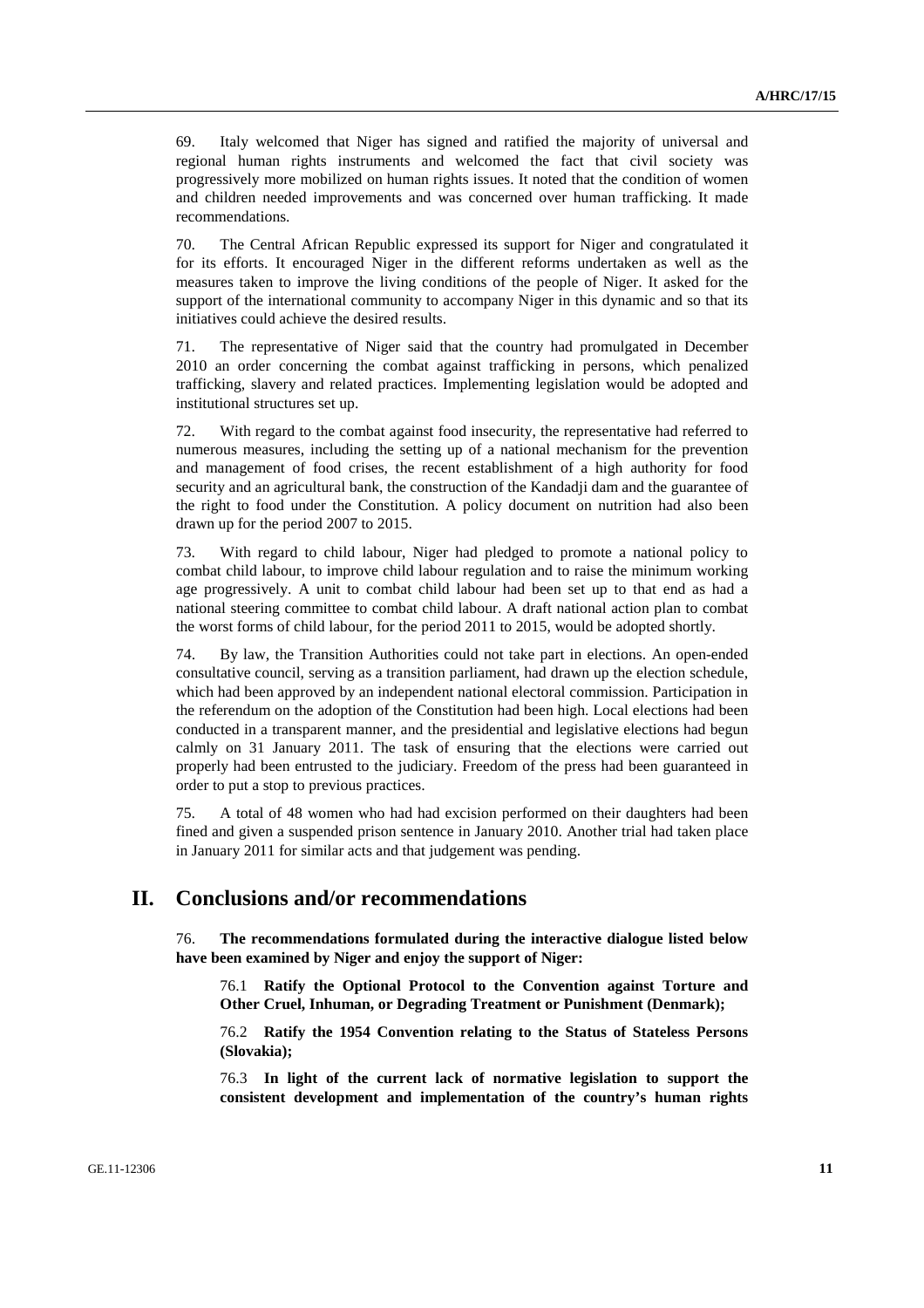**programme, continue to call for technical assistance and advice on best practices from the international community (Indonesia);** 

76.4 **Finalize, adopt and implement the pastoral law so that it serves as an instrument to reduce the level of resource-based conflicts in the country (Norway);** 

76.5 **Continue its efforts in order to re-establish the functioning of a national human rights institution in accordance with the Paris Principles (Argentina);** 

76.6 **Re-establish an A-status national human rights institution as soon as possible (Thailand);** 

76.7 **Consider replacing the National Observatory for Human Rights with a permanent and independent human rights institution, in accordance to the Paris Principles (Indonesia);** 

76.8 **Develop, in cooperation with all relevant national institutions, a comprehensive national human rights plan and a national human rights education plan (Slovenia);** 

76.9 **Work with the United Nations Country Team to develop a national human rights plan which incorporates human rights education and training (Thailand);** 

76.10 **Promote the need for practical educational measures to spread a culture of human rights and raise students' awareness of these rights (Saudi Arabia);** 

76.11 **Continue implementing the strategies and plans for the socio-economic development of the country (Cuba);** 

76.12 **Strengthen efforts to fulfil obligations in accordance with the Convention on the Elimination of All Forms of Discrimination against Women, and the Convention on the Rights of the Child (Australia);** 

76.13 **Further improve the normative framework in order to better guarantee women's and children's rights (Italy);** 

76.14 **Continue implementing programmes and measures to improve the enjoyment of the right to education, the right to health and the right to food (Cuba);** 

76.15 **Ensure the promotion of good governance through transparent conduct of public affairs (Norway);** 

76.16 **Continue its implementation of the timetable for restoring democracy without delay (Denmark);** 

76.17 **Continue its cooperation with different human rights mechanisms of the United Nations in order to promote and protect human rights in the country (Azerbaijan);** 

76.18 **Seek the advice of the Special Rapporteur on the promotion and protection of the right to freedom of opinion and expression and continue to cooperate with him (Italy);** 

76.19 **Take effective measures to ensure equal opportunities and treatment of women and men in the labour market in both private and public sectors (Malaysia);** 

76.20 **Adopt measures that ensure that people with disabilities enjoy their rights on an equal footing, including free access to health and on the basis of**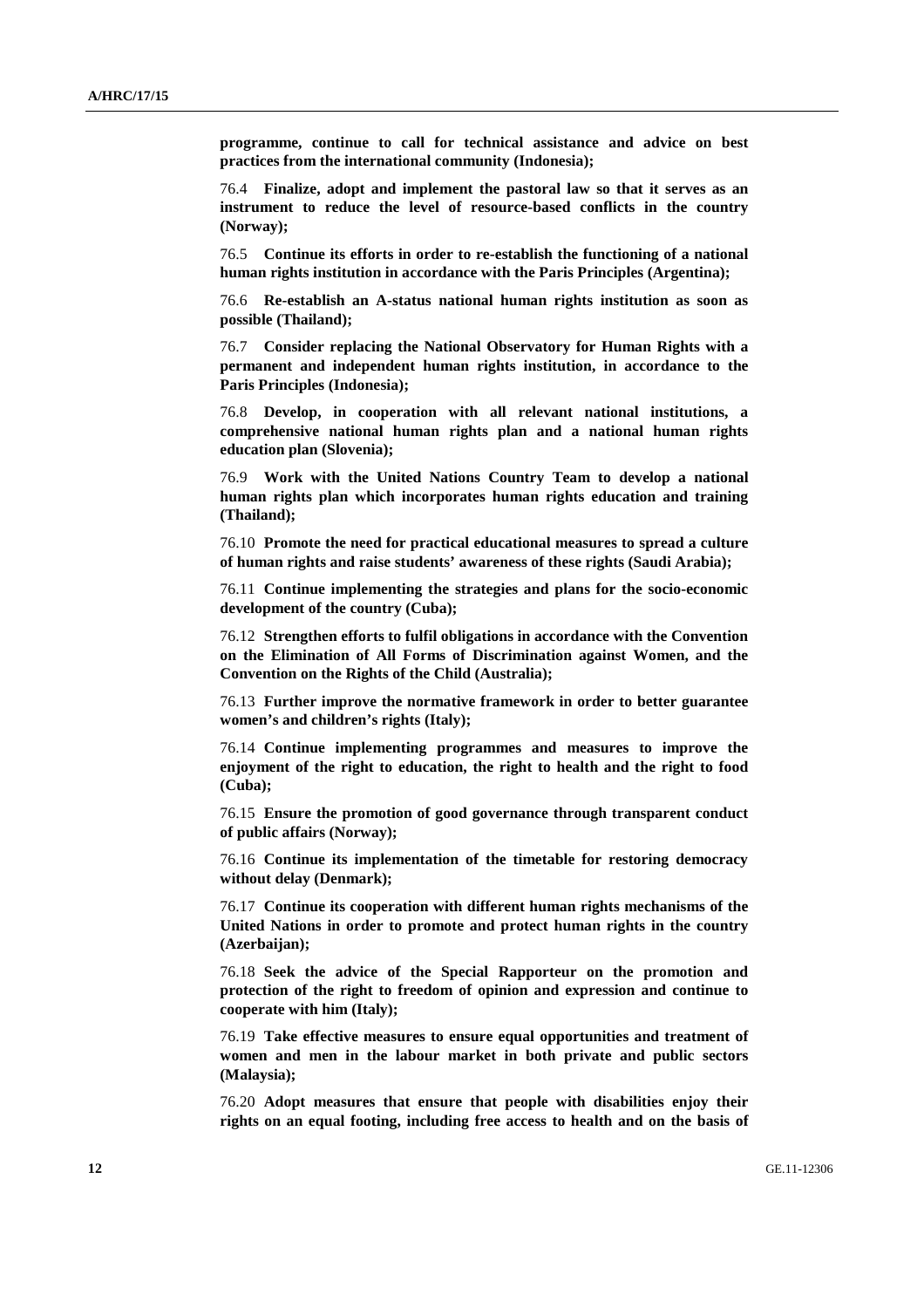**their informed consent, access to education, employment and social security, as well as full participation in the political, social and economic life of the country (Spain);** 

76.21 **Introduce an official moratorium on the death penalty and resubmit the proposals for a complete abolition of the death penalty to the new Parliament once established (Denmark);** 

76.22 **In line with the recommendations from the Committee on the Rights of the Child, take immediate steps to halt and abolish the death penalty and life sentences for crimes committed by persons under 18 (Norway);** 

76.23 **Introduce in the Criminal Code all necessary amendments aimed at criminalizing acts of torture and the crime of enforced disappearance (France);** 

76.24 **Bring national legislation on torture and other ill-treatment in line with international human rights standards and make any such act a criminal offence (Denmark);** 

76.25 **Carry out an awareness-raising and information campaign aimed at resisting customs and traditions, which have given rise to discriminatory practices and violence against women, especially in the family environment (Canada);** 

76.26 **Continue to strengthen awareness-raising and sensitization activities for practitioners, families, traditional or religious leaders and the general public in order to encourage change in traditional attitudes aiming at effective eradication of female genital mutilation,** *Wahaya* **and other harmful practices (Slovenia);** 

76.27 **Address traditional practices that are against human rights, inter alia female genital mutilation, through more concerted efforts, involving local levels (Norway);** 

76.28 **Implement and apply legislative as well as other measures that aim at the eradication of harmful tradition practices such as female genital mutilation (Poland);** 

76.29 **Continue and strengthen awareness-raising activities aimed at eradicating traditional practices that are harmful to children, including female genital mutilation (Italy);** 

76.30 **Follow-up the Committee on the Rights of the Child's recommendations relating to the practice of female genital mutilation, and organize awarenessraising campaigns in public and in schools (Germany);** 

76.31 **Take all appropriate measures to ensure an effective implementation of the prohibition of female genital mutilation, especially in terms of prevention, sensitization, control and legal sanctions (Belgium);** 

76.32 **Prioritize the implementation of a comprehensive approach to combat all forms of violence against women, in line with what the Committee on the Elimination of Discrimination against Women recommended (Chile);** 

76.33 **Continue its measures to tackle the problem of violence against women, including domestic violence and to address gender equality in all spheres of life (Azerbaijan);** 

76.34 **Develop and strengthen appropriate legislative measures to address the issues of trafficking, sexual abuse and sexual exploitation of children and take**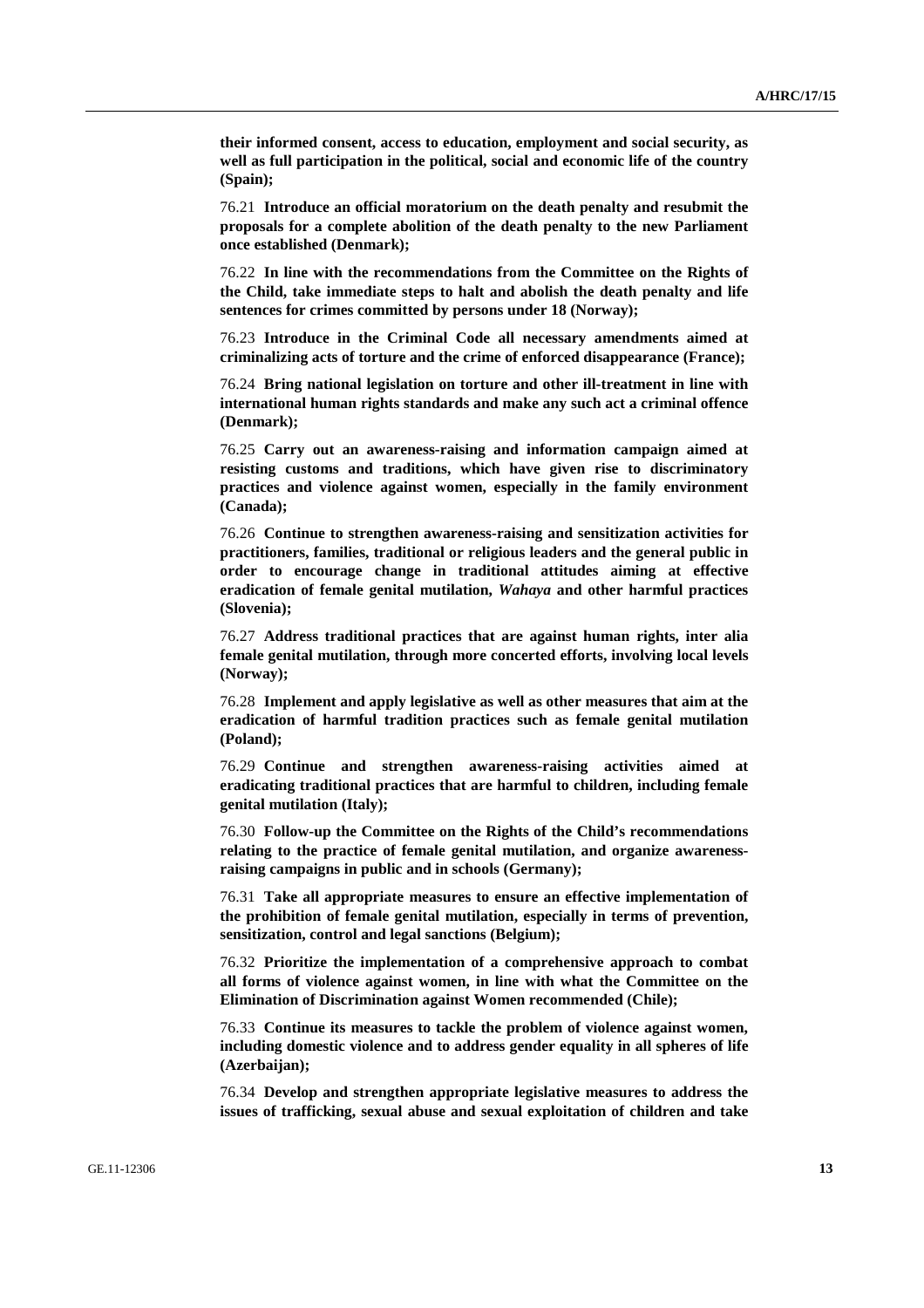**measures to ensure prompt prosecution of perpetrators of sexual offences against children (Malaysia);** 

76.35 **Reinforce legislative measures to combat sexual exploitation and sexual abuses, in line with what the Committee on the Rights of the Child recommended (Chile);** 

76.36 **Implement the recommendations made by the Committee on the Rights of the Child, especially eradicate traditional practices such as female genital mutilation, sexual exploitation, corporal punishment in children's education and forced child begging (Ecuador);** 

76.37 **Adopt a national action plan to combat slavery and human trafficking (Switzerland);** 

76.38 **Take measures to combat and abolish all forms of slavery in practice (Sweden);** 

76.39 **Make all possible efforts in order to guarantee compliance with the interdiction of slavery in the new constitution (Norway);** 

76.40 **Adopt a national action plan to combat and eliminate slavery in all forms and ensure that all victims are provided with assistance and rehabilitation (Poland);** 

76.41 **Promote a wide as possible consultation process that includes religious leaders, traditional leaders, members of the security forces, staff members of the administration of justice, as well as civil society in order to determine the Government's needs in the fight against slavery and related practices (Spain);** 

76.42 **Take all appropriate measures to eliminate all forms of slavery and ensure that perpetrators of such practices are systematically brought to justice (Luxembourg);** 

76.43 **Systematically prosecute all perpetrators of slavery and slavery-like practices in line with the provisions set out in the Criminal Code (United Kingdom);** 

76.44 **Take all necessary measures to ensure that perpetrators of all forms of slavery are systematically brought before justice and that victims benefit from a protection and compensation system (Switzerland);** 

76.45 **Ensure that the Penal Code is effectively enforced, perpetrators of slavery are duly prosecuted, and that the victims are granted due compensation and rehabilitation (Slovakia);** 

76.46 **Develop mechanisms for full and fair reparations for victims of slavery, including compensation and rehabilitation (Sweden);** 

76.47 **Adopt the draft law on trafficking in persons (Canada);** 

76.48 **Accelerate the implementation of its new legislation and intensify its law enforcement efforts targeted at combating all forms of human trafficking and slavery (United States of America);** 

76.49 **Continue its efforts in order to strengthen its legislation relating to human trafficking and the assistance mechanisms for these victims, as well as to guarantee the proper investigation, trial and punishment of these conducts in light of international standards (Argentina);**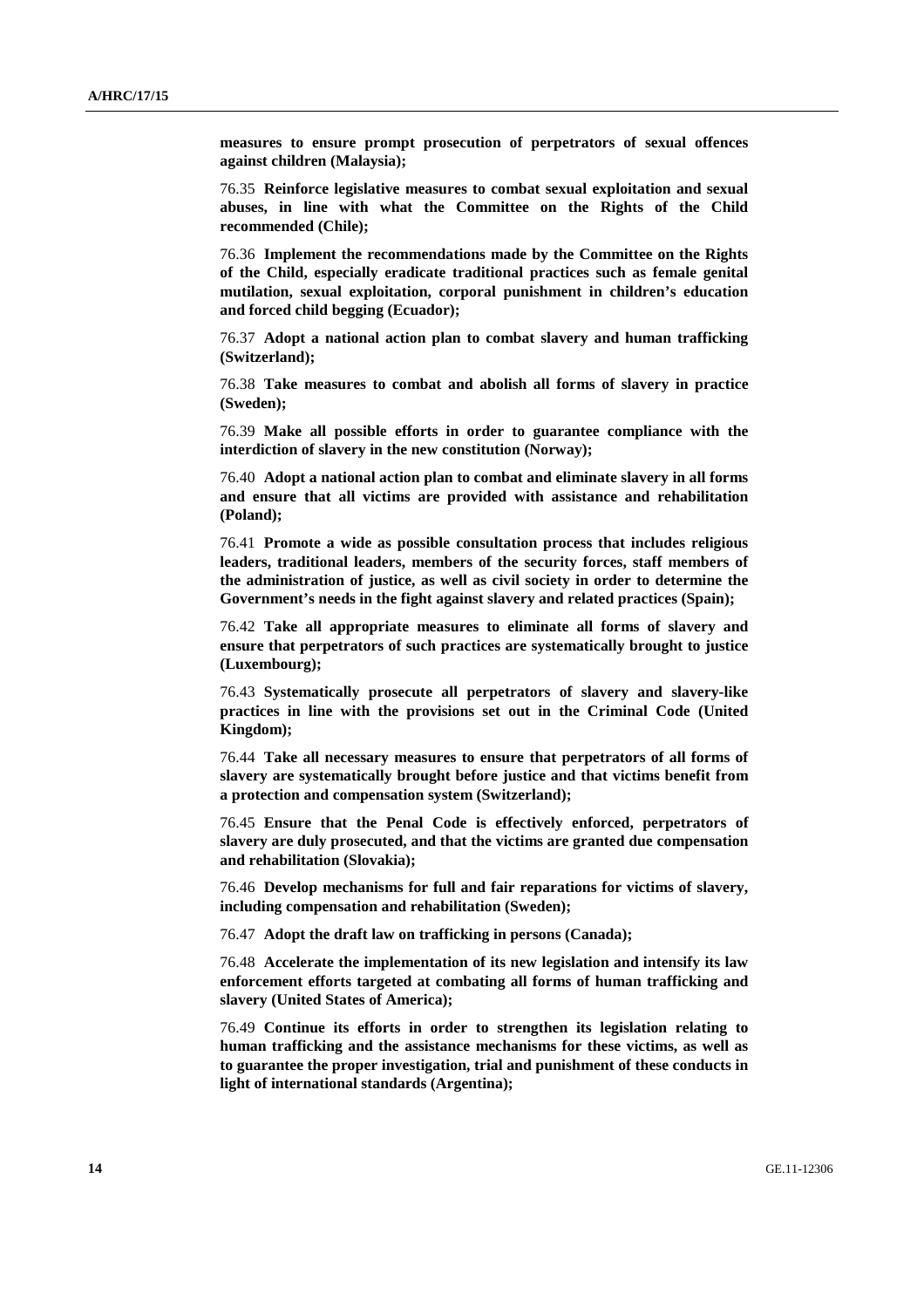76.50 **Implement standard procedures to identify victims of human trafficking, establish a referral mechanism to facilitate the provision of protective services for them and dedicate financial or in kind support to NGOs providing services to victims (United States of America);** 

76.51 **Strengthen the existing measures to combat child trafficking, forced labour, begging and sexual exploitations of children, including migrant children (Switzerland);** 

76.52 **Pass and implement legislation aimed specifically at eliminating all forms of child labour (United States of America);** 

76.53 **Adopt and implement a national plan of action to prevent and combat child labour (Poland);** 

76.54 **Address the violent conflicts between nomadic pastoralists and sedentary farmers as a matter of urgency, bring to justice those responsible for the killings and human rights violations and compensate victims (Norway);** 

76.55 **Repeal amnesty laws and bring to justice perpetrators of human rights violations, regardless of the time that has elapsed since the pertaining acts were committed (Canada);** 

76.56 **Order without delay the opening of impartial and independent investigations on information reporting acts of torture and ill-treatment and bring to justice perpetrators of such deeds (France);** 

76.57 **Further improve accountability structures with a view to eradicate impunity (Sweden);** 

76.58 **Further strengthen the institutional framework for the protection of freedoms of press and expression and guarantee these rights to all citizens (Germany);** 

76.59 **Ensure, in accordance with its international obligations, that the right to freedom of expression is fully respected (Slovakia);** 

76.60 **Ensure freedom of expression and assembly and that human rights defenders are respected and protected (Sweden);** 

76.61 **Respect the legitimate exercise of freedom of association and ensure all human rights activists operating in the country, including individuals cooperating with United Nations human rights mechanisms, are spared from any harassment of intimidation (Slovakia);** 

76.62 **Continue its efforts to ensure meaningful women representation in the future Government (Indonesia);** 

76.63 **Take immediate measures to guarantee all persons' right to participate in the Government of their country and to ensure that the transition process is carried out as scheduled (Sweden);** 

76.64 **Further its measures aimed at the reduction of poverty and dealing with food insecurity and access to water resources (Azerbaijan);** 

76.65 **Continue to pay high attention to and promote production of agriculture in order to reduce the number of people suffering from extreme poverty so as to guarantee a basic livelihood to people (China);** 

76.66 **Promote and advance policies that focus on the alleviation of poverty and the advancement of its entire people (Pakistan);**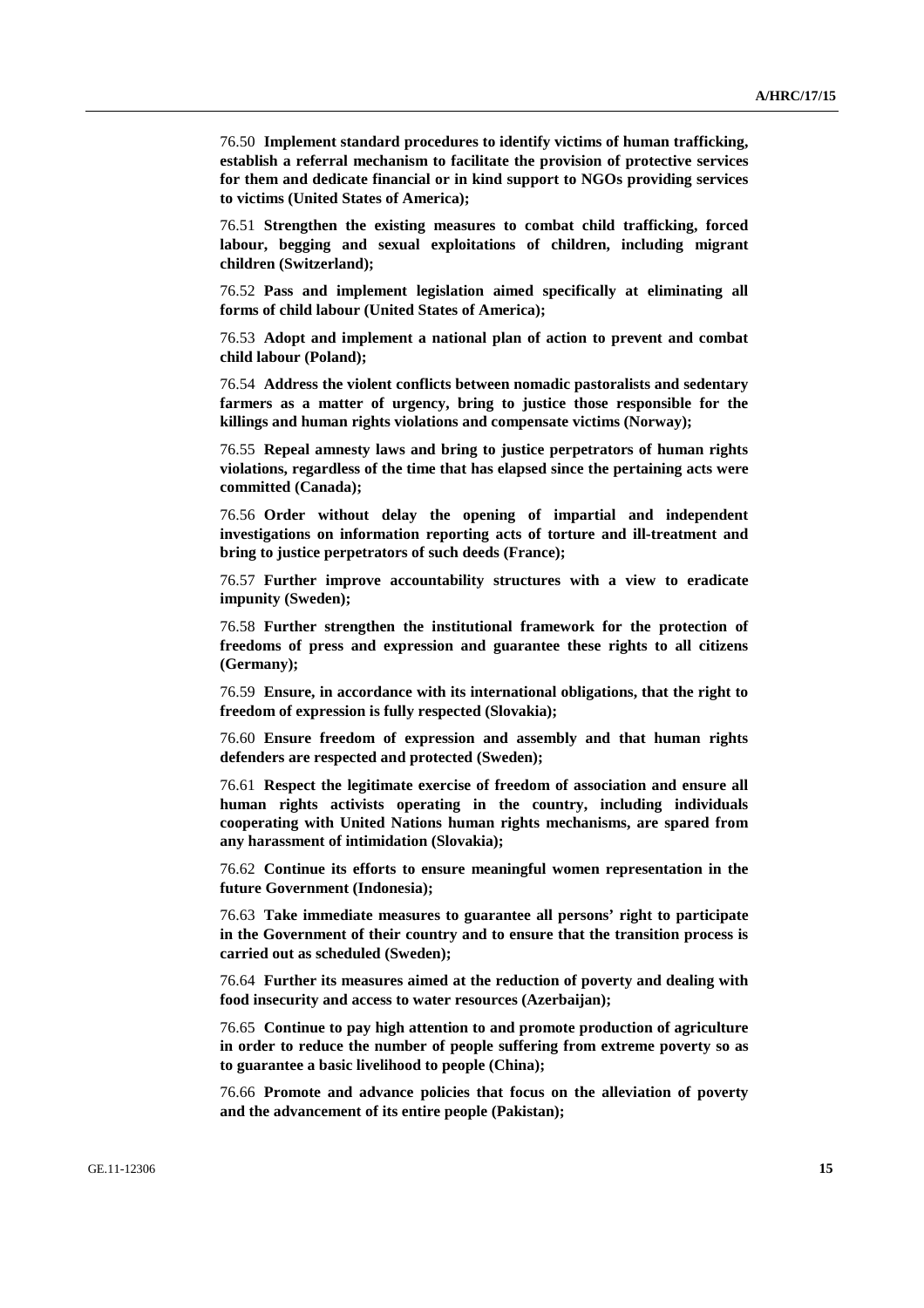76.67 **Make food security a priority (Norway);** 

76.68 **Engage the relevant international organizations and international donors to address the problem of food crises and provide better access to safe drinking water for the population (Malaysia);** 

76.69 **Take all necessary measures granting women, especially those in rural areas, equal access to health services and healthcare, participation in decision making (Luxembourg);** 

76.70 **Continue to adopt measures in order to reduce effectively maternal mortality rate and child and infant mortality rates (China);** 

76.71 **Give priority to the continuation of efforts to promote the right to education (Saudi Arabia);** 

76.72 **Implement an awareness-raising campaign for parents aimed at increasing the school enrolment rate of girls (Canada);** 

76.73 **Ensure the increase of financial resource allocation to the field of public education with a view to improving the quality of education, build an appropriate infrastructure and ensure that compulsory primary education lasts for six years (Ecuador);** 

76.74 **Further expand its school feeding programme and integrate it with local agricultural production (Brazil);** 

76.75 **Strengthen its cooperation with the international community, in particular specialized agencies and programmes of the United Nations system with a view to building capacity and getting technical assistance in crucial areas such as human development, poverty eradication, education and health (Malaysia);** 

76.76 **Seek cooperation to United Nations agencies and international organizations, in order to request assistance to improve poverty indicators; access to food, drinking water and health (Chile);** 

76.77 **Seek assistance from the international community to advance its human rights agenda (Pakistan).** 

77. **Niger considers that recommendations 76.22, 76.32, 76.33 and 76.47 above are already implemented or the in the process of implementation.** 

78. **The following recommendations will be examined by Niger which will provide responses in due time, but no later than the seventeenth session of the Human Rights Council in June 2011:** 

78.1 **Ratify the International Convention for the Protection of All Persons from Enforced Disappearance (CED), sign and ratify the Optional Protocol to the Convention against Torture and Other Cruel, inhuman, or Degrading Treatment or Punishment (OP-CAT) and establish a national independent mechanism to inspect detention places (France);** 

78.2 **Ratify the Optional Protocol to the International Covenant on Economic, Social and Cultural Rights (OP-ICESCR), the Second Optional Protocol to the International Covenant on Civil and Political Rights (ICCPR-OP2), OP-CAT, the Optional Protocol to the Convention on the Rights of the Child on the involvement of children in armed conflict (OP-CRC-AC), and CED (Argentina);**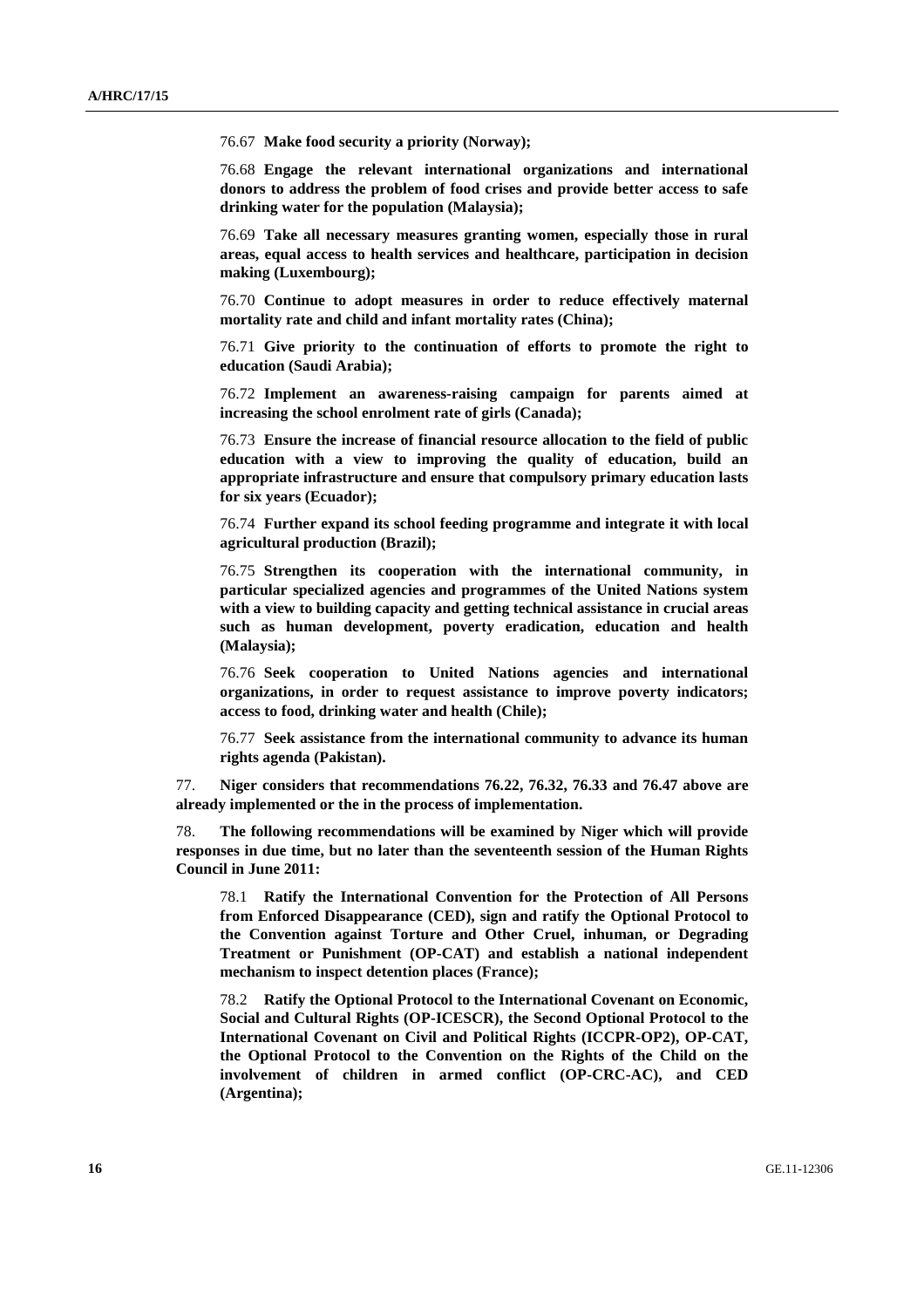78.3 **Sign and ratify the principal human rights instruments to which it is not a party, namely the OP-ICESCR, OP-CAT, ICCPR-OP2, aimed at abolishing the death penalty, OP-CRC-AC and ratify CED (Ecuador);** 

78.4 **Sign and ratify the OP-ICESCR, OP-CAT, OP-CRC-AC (Spain);** 

78.5 **Accede to ICCPR-OP2, aimed at abolishing the death penalty and take the necessary steps to remove the death penalty from its justice system (Australia);** 

78.6 **Ratify ICCPR-OP2 (Sweden);** 

78.7 **Intensify its efforts with a view to a speedy ratification of CED and withdraw the reservations made to the Convention on the Elimination of All Forms of Discrimination against Women (CEDAW) (Spain);** 

78.8 **Withdraw its reservations made to articles 2 and 16 of CEDAW, which were considered contrary to the object and purpose of this treaty (Belgium);** 

78.9 **Withdraw its reservations made to CEDAW (Canada);** 

78.10 **Withdraw its reservations to CEDAW (Norway);** 

78.11 **Continue its collaboration with the human rights mechanisms and become a party to the optional protocols of ICESCR and ICCPR (Indonesia);** 

78.12 **Step up efforts to improve regular cooperation with treaty bodies; lift reservations to CEDAW and consider ratifying outstanding human rights instruments, including OP-CAT, OP-CRC-AC and ICCPR-OP2 (Slovenia);** 

78.13 **Implement the recommendations provided by the Working Group on Indigenous Populations/Communities of the African Commission on Human and Peoples' Rights in February 2006 (Norway);** 

78.14 **Consider issuing a standing invitation to the special procedures of the Human Rights Council (Brazil);** 

78.15 **Issue an open and standing invitation to all special procedures (Spain);** 

78.16 **Consider extending a standing invitation to all special procedures of the Human Rights Council (Latvia);** 

78.17 **Repeal all discriminatory laws against women, withdraw all its reservations made to the Convention on the Elimination of All Forms of Discrimination against Women and increase its cooperation with the Committee on the Elimination of Discrimination against Women by implementing all recommendations made in 2007 (France);** 

78.18 **Follow-up the recommendation made by the Committee on the Elimination of Discrimination against Women in 2007 regarding the implementation of a strategy to modify or eliminate negative cultural practices and stereotypes that are harmful to and discriminate against women (United Kingdom);** 

78.19 **Pursue appropriate policies, such as its National Gender Policy, including public-oriented awareness campaigns to overcome the prevalence of patriarchal ideology with firmly entrenched stereotypes regarding the roles and responsibilities of women and men in the family and society (Slovakia);** 

78.20 **Take the necessary legal and financial measures to ensure the equal participation of women in all areas (Turkey);**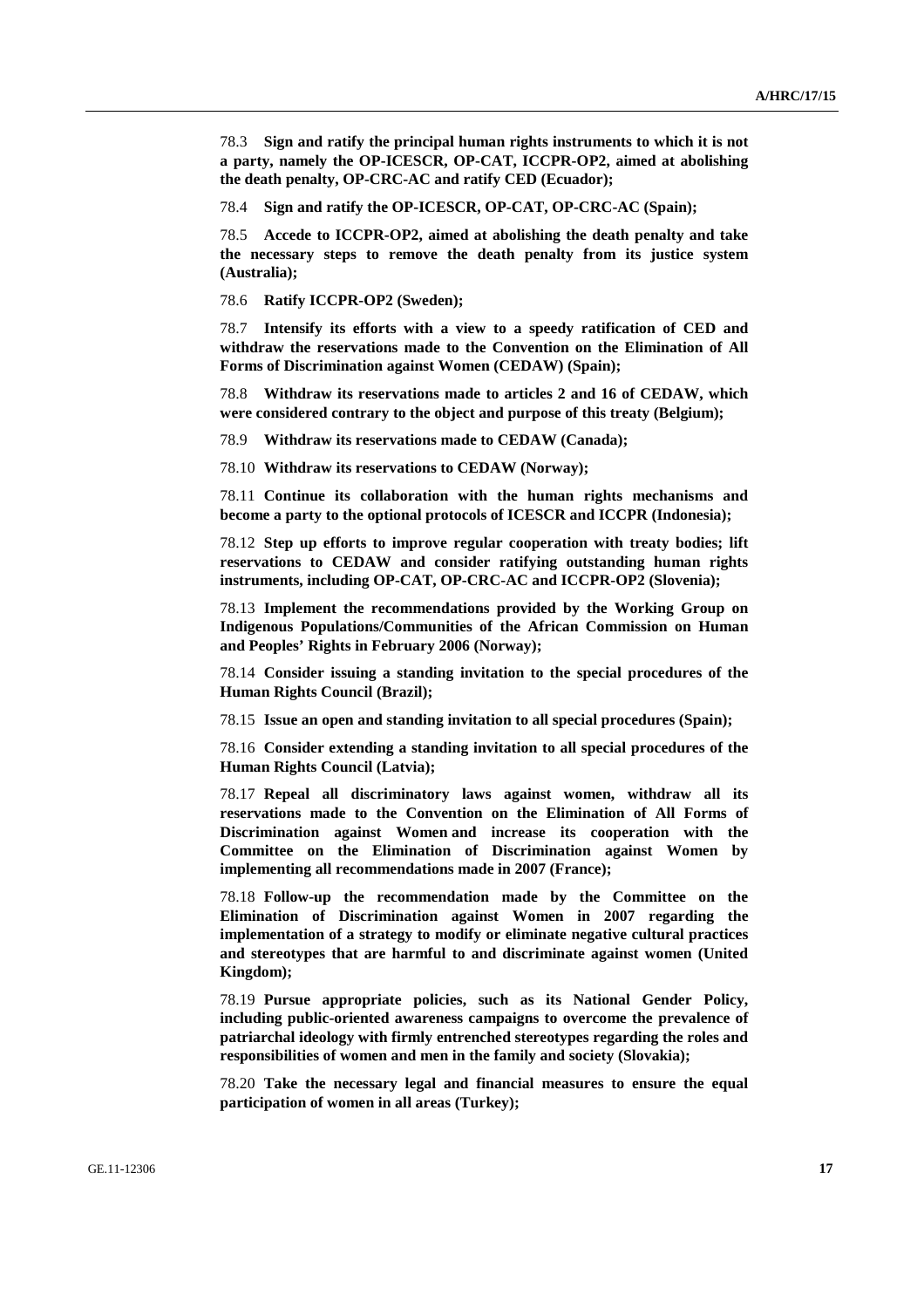78.21 **Abolish the death penalty and ratify the Second Optional Protocol to the International Covenant on Civil and Political Rights (Switzerland);** 

78.22 **Abolish the death penalty and ratify the Second Optional Protocol to the Second Optional Protocol to the International Covenant on Civil and Political Rights (Belgium);** 

78.23 **Before abolishing the death penalty and ratifying the Second Optional Protocol to the International Covenant on Civil and Political Rights, declare a de jure moratorium on executions (Belgium);** 

78.24 **Adopt at the earliest a draft law aimed at abolishing the death penalty, in line with the spirit of articles 11 and 12 of its new Constitution; repeal the provisions of its 1961 Criminal code, which provides for the application of the death penalty and; ratify the Second Optional Protocol to the International Covenant on Civil and Political Rights which prohibits the death penalty under all circumstances (France);** 

78.25 **Declare a moratorium on the death penalty with a view to its abolition, and sign and ratify the Second Optional Protocol to the International Covenant on Civil and Political Rights (Spain);** 

78.26 **Enact a moratorium on the death penalty and ratify the Second Optional Protocol to the International Covenant on Civil and Political Rights (United Kingdom);** 

78.27 **Impose a moratorium on executions with a view to abolish the death penalty (Norway);** 

78.28 **Establish a moratorium on executions with a view to abolishing the death penalty and to commute, without delay, all death sentences to terms of imprisonment (Sweden);** 

78.29 **Adopt a national action plan against torture and other cruel, inhuman or degrading treatment or punishment; ensure that all the complaints formulated in this field are the object of an impartial and effective investigation; and sign and ratify OP-CAT (Spain);** 

78.30 **Investigate in an effective and independent manner and as soon as possible, allegations of torture, ill-treatment and extrajudicial executions with a view to bring perpetrators to justice (Switzerland);** 

78.31 **Extend the criminalization of female genital mutilation to all those practices that are harmful to women's physical and psychological health (Spain);** 

78.32 **Control and stop domestic violence levels, especially towards women and children, through the creation of national protection institutions and revise the reservations to the Convention on the Elimination of All Forms of Discrimination against Women, especially those regarding age of marriage and abolish the practice of domestic violence (Ecuador);** 

78.33 **Take measures to guarantee effective access to justice for victims of gender-based violence, to provide health and psychological support for victims and to provide protection for women that report cases of gender-based violence (Brazil).**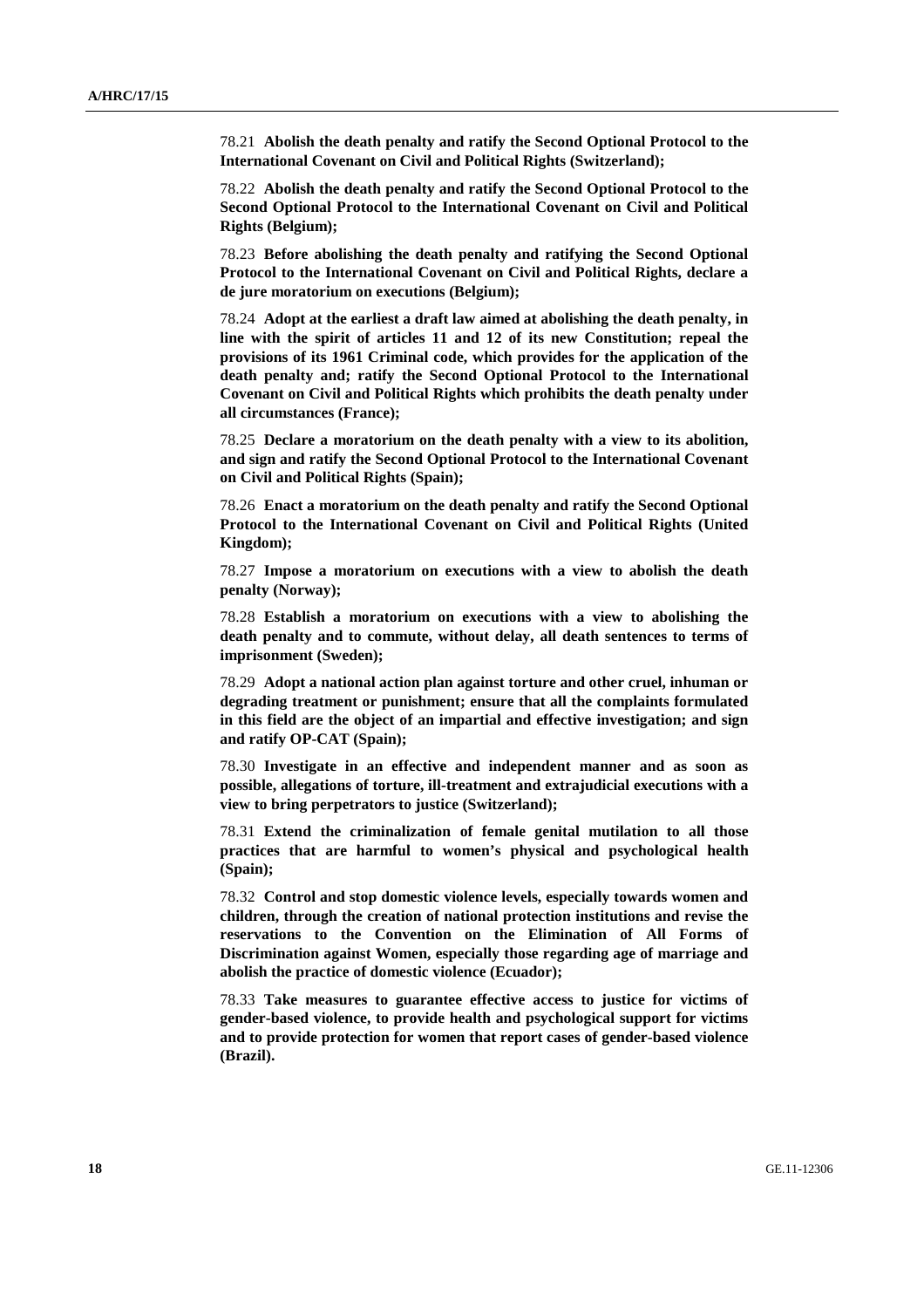79. **The recommendations below did not enjoy the support of Niger:** 

79.1 **Repeal past amnesty laws and bring to justice those responsible for human rights violations. Also, steps should be taken to establish an independent complaints mechanism with a mandate to investigate all allegations of human rights violations and abuses by security forces and armed opposition groups (Denmark);** 

79.2 **Establish an independent complaints mechanism mandated to investigate allegations of human rights violations (Canada).** 

80. **Niger rejected recommendations 79.1 and 79.2 because there are internal control and inspection mechanisms, which are mandated with missions of investigation.** 

81. **All conclusions and/or recommendations contained in the present report reflect the position of the submitting State(s) and/or the State under review. They should not be construed as endorsed by the Working Group as a whole.**